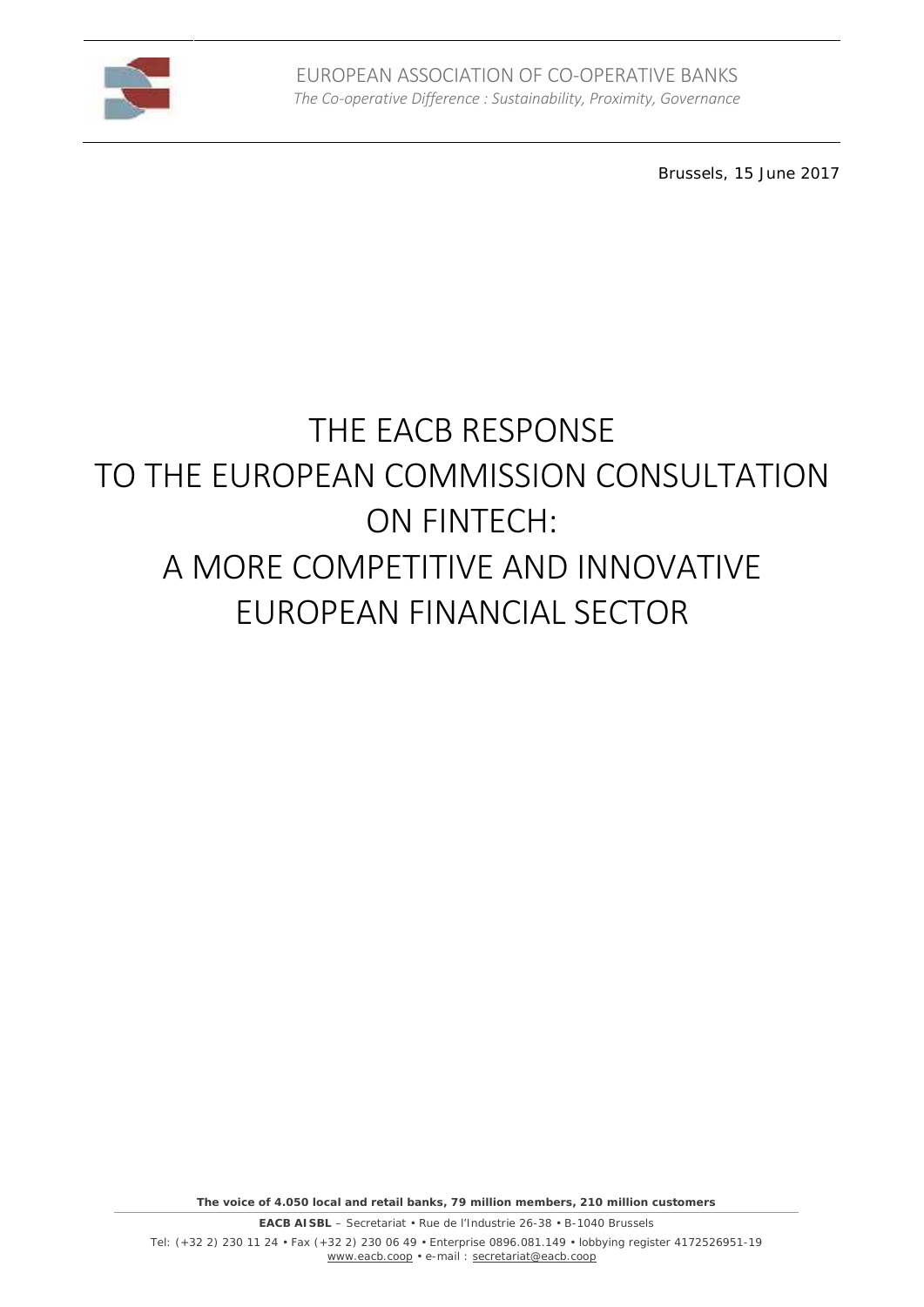

# **Introduction**

The European Association of Co-operative Banks (EACB) welcomes the opportunity to respond to the European Commission consultation on 'FinTech: a more competitive and innovative European financial sector'.

This document complements the responses given to the online questionnaire. We believe that not being able to motivate in the online questionnaire why you answer '*no'/'I don't know'* to a given question, in our view risks delivering a bias towards 'yes' answer in the evaluation of the results of the consultation. We therefore elaborated justifications for questions where we answer '*no'/'I don't know'* and we kindly ask the Commission to look at this document for those justifications.

### **General Comments**

**The definition of the word FinTech**

As a general remark, the EACB is very supportive of the 'Digital Single Market Strategy for Europe'. We support and appreciate the following clarifications/definitions made in the consultation document:

- p. 4: '*'FinTech' describes technology-enabled innovation in financial services, regardless of the nature or size of the provider of the services'*.
- p. 4: '*The Commission's stance on FinTech relies on three core principles: technological neutrality, proportionality, and market integrity'*.
- p. 16: '*Innovative firms, both start-ups and incumbents, can be subject to disproportionate, inconsistent or over-cautious application of regulatory requirements, as supervisors may lack the experience, expertise and guidance to respond to new developments'*.

We welcome the alignment of these clarifications/definitions with the recent Financial Conduct Authority (FCA) discussion paper on Distributed Ledger Technology (DLT) launched in April 2017, notably [quote; p. 5]:

 *'Innovation can arise from diverse sources, such as start-ups, technology providers as well as regulated firms, including large financial institutions'*.

This being said, we would like to submit that the term 'FinTech' is often used synonymously with 'FinTech start-up companies', thus ignoring that technology-enabled innovation in financial services does not depend on the size or legacy of a firm. Many banks, including co-operative banks, have been developing technology-enabled innovation in financial services for many years. In this respect, we urge the Commission not to fall into this overly simplistic equation.

**FinTech versus access to financial services**

Another point of imbalance stems from the 'digital divide' angle, that is, the fact that the adoption of FinTech banking facilities is concentrated among wealthier millennials, while older, less sophisticated and on average poorer consumers are left behind and only access banking through traditional channels. This may have particular relevance for co-operative banks as their traditional customer base may be skewed towards the digitally excluded. Linked to this, there is a risk that co-operative banks might be expected to continue serving this category at a high cost through branch banking (proximity) while the leaner, non-bank FinTechs have no corresponding obligation.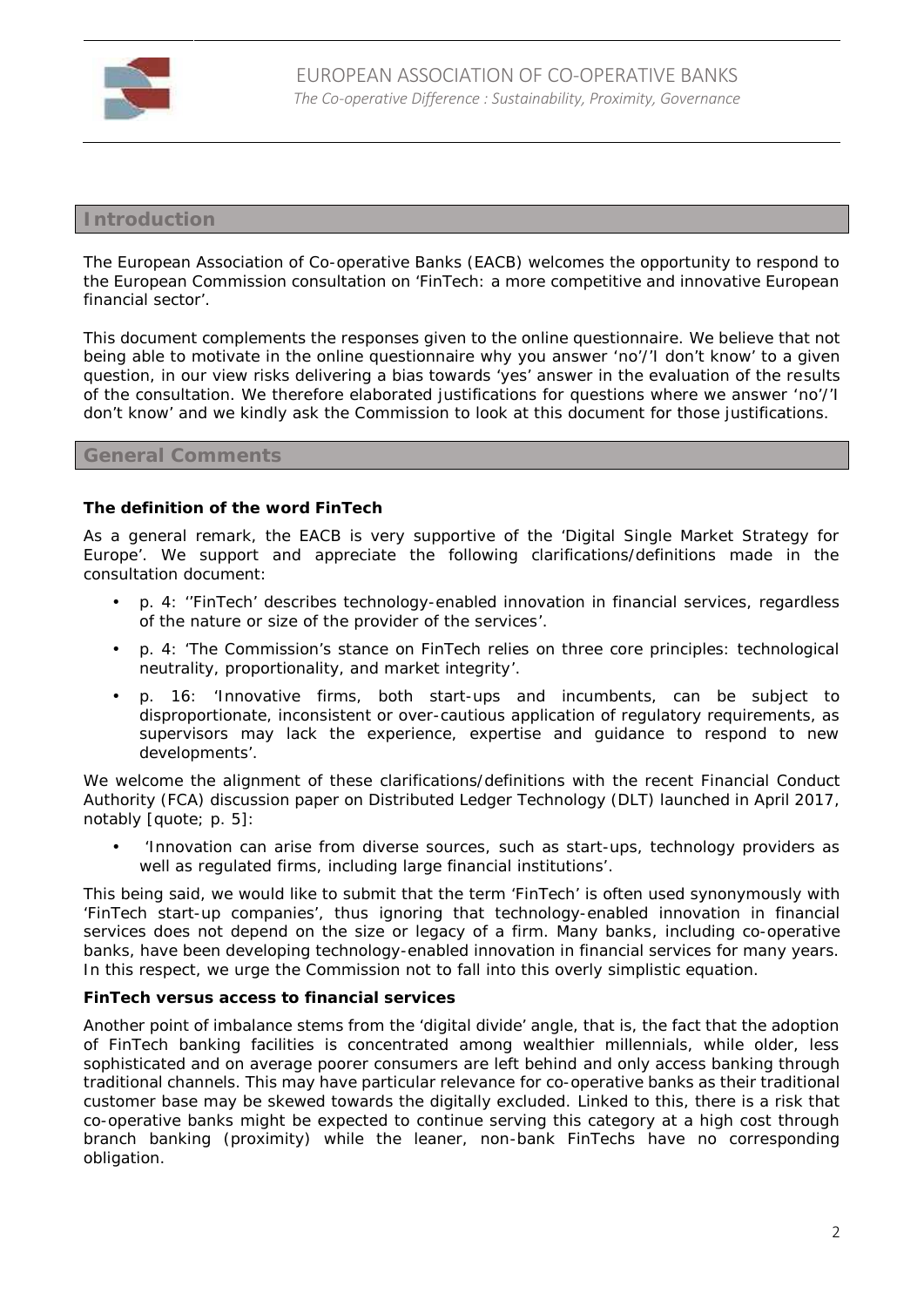

**FinTech and regulation**

Technology in and of itself is neither positive nor negative – social benefit will only accrue from how technology is used by both regulated and non-regulated market players. While the advent of the internet and web-related technologies has had the benefit of reducing transaction costs<sup>1</sup> for searching, evaluating and negotiating commercial relations, such efficiencies have also generated strong advantages for a handful of firms with huge economies of scale, resulting in nearly monopolistic structures<sup>2</sup> in parts of the e-business economy such as Amazon, Google, Facebook, Alibaba or Tencent.

**All future developments are always uncertain and depend on 'trial and error' in the market. Regulation should be: (i) principle-based rather than rule-based; (ii) proportionate; (iii) consistent; (iv) balanced; (v) fully technology agnostic; and (vi) required only when justified by measurable data about any kind of misconduct or market misuse. Nonetheless, the principle 'same service, same risk, same rules' should apply.**

We would like to also stress that:

- No new regulation is required at the moment, both because current legislation already addresses some aspects and because it's too early to define some other aspects that are still under development;
- If, however, regulation were to be undertaken, it should adhere strictly to previously indicated principles;
- Any regulation should ensure a level playing field that does not, on the one hand, hinder start-ups or, on the other, penalize financial institutions, especially smaller ones;
- Any positive measures aimed to foster FinTech (intended as technology-enabled innovation, as per the definition adopted by the Commission) at any level (funding, tax reduction, training, ideas sharing, etc.) are welcome as well as guidelines that could help to clarify or give examples of what can be done and how (as opposed to what cannot be done).

Co-operative banks, which are typically of smaller size and have close intimacy to their customers including SMEs, believe it is essential for regulation to be proportionate, balanced and capable of providing a level playing field without interference with the dynamic developments of a free market economy. One example can be taken from the various current developments in the field of data:

- Concerning personal data: the current EU General Data Protection Regulation (GDPR) and parts of the Payment System Directive 2 (PSD2) restrict the processing of personal data to contractual relations, mandates given by the customer, and/or explicit consent of the customer to the use of data by a data controller.
- In parallel Access to Accounts (XS2A) according to PSD2 and Portability of Data according to the GDPR (Art. 20<sup>3</sup>) open up contractual relations concerning data processing between a customer and her/his bank to third parties without a contractual relationship between the third party and the bank (as one side of the original contract).

<sup>&</sup>lt;sup>1</sup> in the sense of the Transaction Cost Economies (TCE) of O.E. Williamson and other scholars.

<sup>2</sup> fully in line with textbook economics as at zero transaction costs only one monopolist should be able to survive.

<sup>&</sup>lt;sup>3</sup> see the Article 29 Working Party Guidelines on the right to data portability.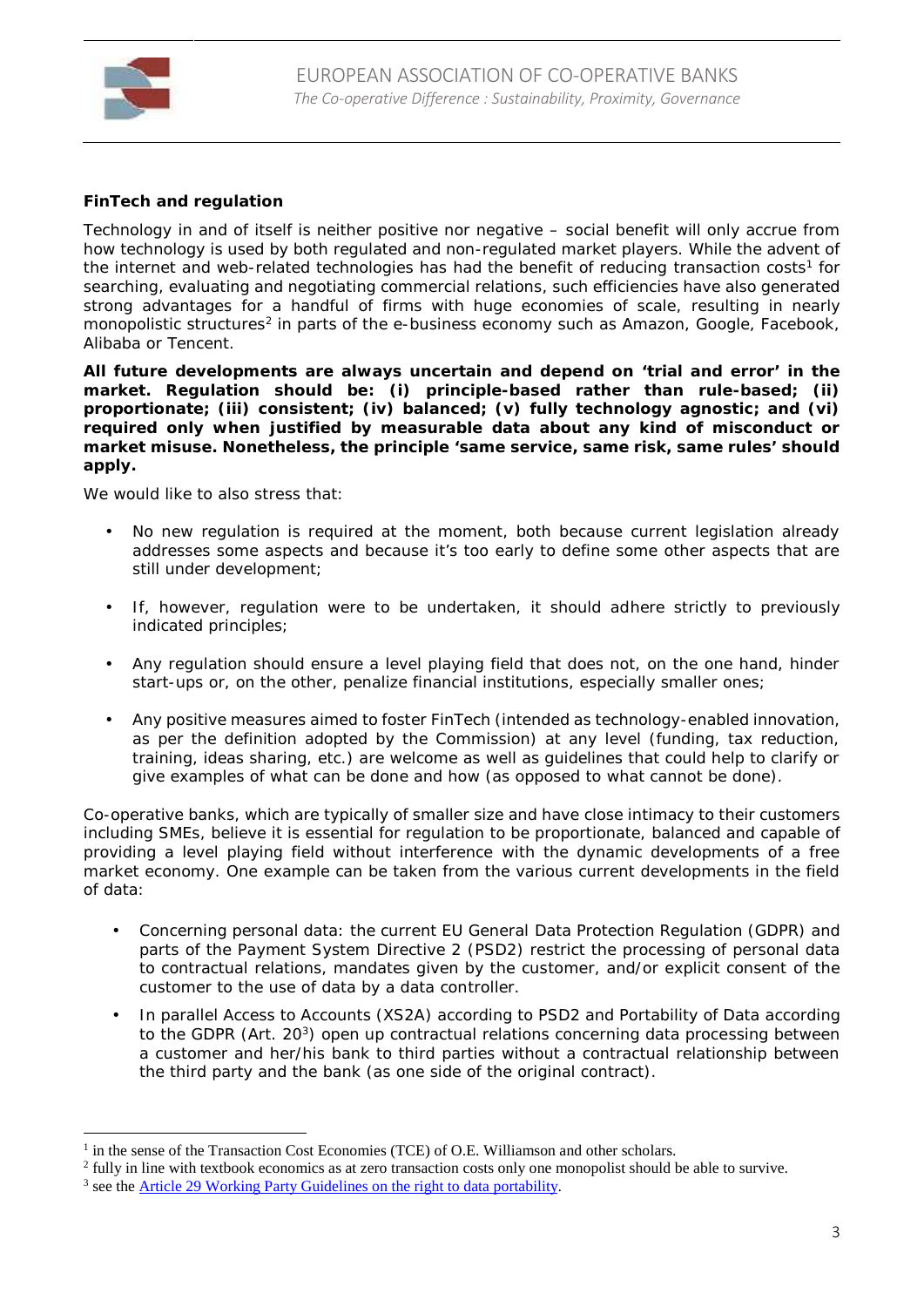

 Finally, the Commission adopted the 'Building the European Data Economy' on 10 January 2017 with a focus on machine-generated data, but without clarifying how this fits with PSD2, as all customer data in a bank is processed by 'machines' (from mobile banking by smart phones to data centres).Nonetheless, no machine and no technology has a free will to enter into a contractual relationship. All existing technology – from printed paper starting in the 15<sup>th</sup> century in the modern form to leading-edge developments in 'artificial intelligence' – are used by people and are subject to existing civil and contractual law.

#### **Collateral effects of technology**

Technology can have collateral effects. For example, the idea behind Exchange Traded Funds (ETFs) is to invest in an 'index' provided by the market activities of all participants in equity trading in a certain segment. However, with robo-advice and ETFs one can imagine a world where most investments are made by such technologies, contradicting the original assumption of an 'independent' market with an index. Taking into account Eugene Fama's efficient market hypothesis, no investor can outperform an 'efficient' market, and, as a consequence no technology can provide better performance for a customer than market benchmarks in the long run.

This may be one illustrative example of technology providing more convenience for customers, but not better investment results in the end.

#### **2. Your opinion**

#### **1. Fostering access to financial services for consumers and businesses**

FinTech can be an important driver to expand access to financial services for consumers, investors and companies, bringing greater choice and more user-friendly services, often at lower prices. Current limitations in traditional financial service markets (e.g. opacity, lack of use of big data, insufficient competition), such as financial advice, consumer credit or insurance, may foreclose access to some categories of individuals and firms. New financial technologies can thus help individuals as well as small and medium-sized enterprises (SMEs), including start-up and scale up companies, to access alternative funding sources for supporting their cash flow and risk capital needs.

At the same time, it could also create new barriers to access. In addition, potential redundancy of specific back-office functions or even of entire market players due to automation via FinTech solutions might have adverse implications in terms of employment in the financial industry, even though new jobs would also be created as part of the FinTech solutions. The latter, however, might require a different skill mix.

**Question 1.1: What type of FinTech applications do you use, how often and why? In which area of financial services would you like to see more FinTech solutions and why?**

Generally speaking, banks provide payment, banking/financial management tools (Web services, Apps and APIs) for their customers. Banks use technology-enabled innovation almost along the entire process chain. Examples for applications are:

- Video-chat based customer identification
- Personal financial planning (PFM)/multi-bank aggregation
- Semi-automated account switching tools
- Information capturing and structuring for transaction orders
- Robo-advice
- Digital Asset Management
- Deposit aggregation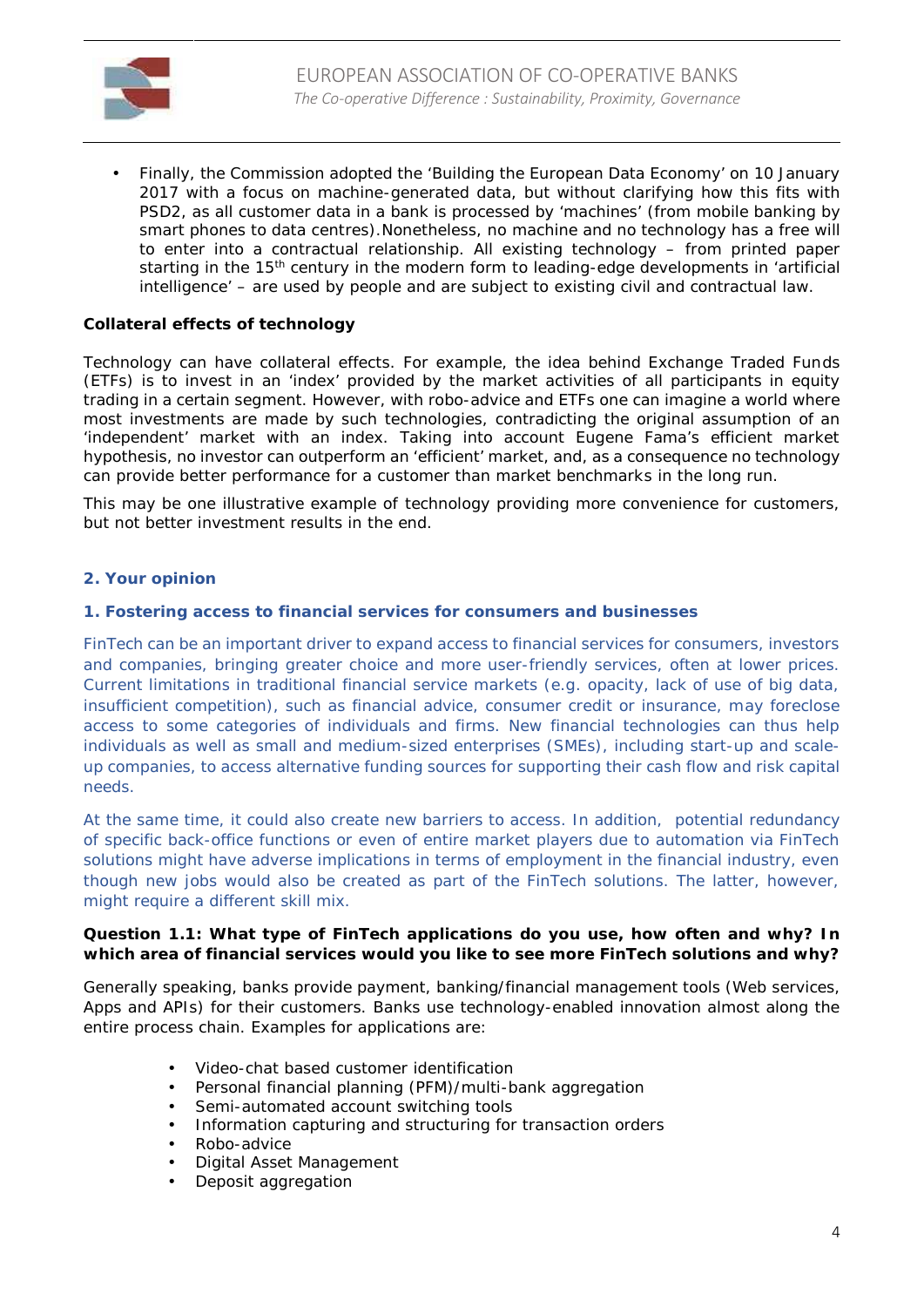

Mobile payments

Please find below some examples from co-operative banks in Europe.

DZ BANK Group in Germany has used many (and maybe all) existing FinTech applications: from traditional COTS (commercial of the self) software such as SAP core banking via outsourcing and cloud-based services to applications provided by partners such as Business Process Outsourcing (BPO), Artificial Intelligence (AI), E-business payments (with e.g. iZettle and paydirekt), and blockchain/DLT (with e.g. Ripple).

As a financial institution providing a comprehensive range of services, the BPCE Group in France uses many existing FinTech solutions covering the different layers (back-end, middle, front-end and customer experience). It has developed partnerships with other FinTech firms/start-ups to provide better customer experience, security, quality, or to lower operational costs.

Gruppo Bancario Iccrea in Italy has been accelerating its involvement with FinTech applications; a new unit has been specifically created to follow and propose innovative digital initiatives. Among them, e-payments (Mybank), p2p payments (Satispay), Crowdsourcing, on line e-signature and webcam identification, big data (in partnership with Consorzio CBI) and other POC e.g. with Spid (e-IDs), blockchain for KYC or chatbots.

OP Financial Group (OP) provides multiple FinTech applications in its core business divisions for banking, non-life insurance and wealth management. Furthermore, OP is actively developing a new breed of services in its in-house accelerator programme and within its traditional core business lines. OP provides a mobile app for payments like P2P, online and NF-payments; mobile Point-of-Sale (POS); an easy-to-use personal finance management application showing consumption by different categories and predicting consumption in the future based on transaction data from the payment account; car loans evolved into Mobility-as-a-Service (MaaS); an invoicing and accounting platform for self-employed people and freelancers. In addition, OP is looking for ways to create new services to support new work economy and housing-related smarter services; mortgage loans supplemented with multiple third-party services (assisted house sale, moving services, cleaning, security and smart home IoT applications); smart health services integrated into insurance services; and, for insurance customers, a service guiding customers in the case of loss or damage.

With regard to the second part of this question, EACB members are mostly interested in new ways to define risk, provide loans (peer-to-peer and alternate lending), illustrate spending (PFM solutions of all sorts) and also new ways of identifying users, relaying trust (blockchain), doing payments and providing advice. We would also like to see more financial technology in the area of administrative services around money management, like APIs for tax or other e-government purposes that accept banks' identifications of customers to provide better overall services.

Further and more concrete RegTech solutions could be useful, if and when available, since compliance costs are still the most complex obstacles to freeing up the growth of innovative solutions.

#### **Artificial intelligence and big data analytics for automated financial advice and execution**

Please refer to the corresponding section of the consultation document to read some contextual information before answering the questions.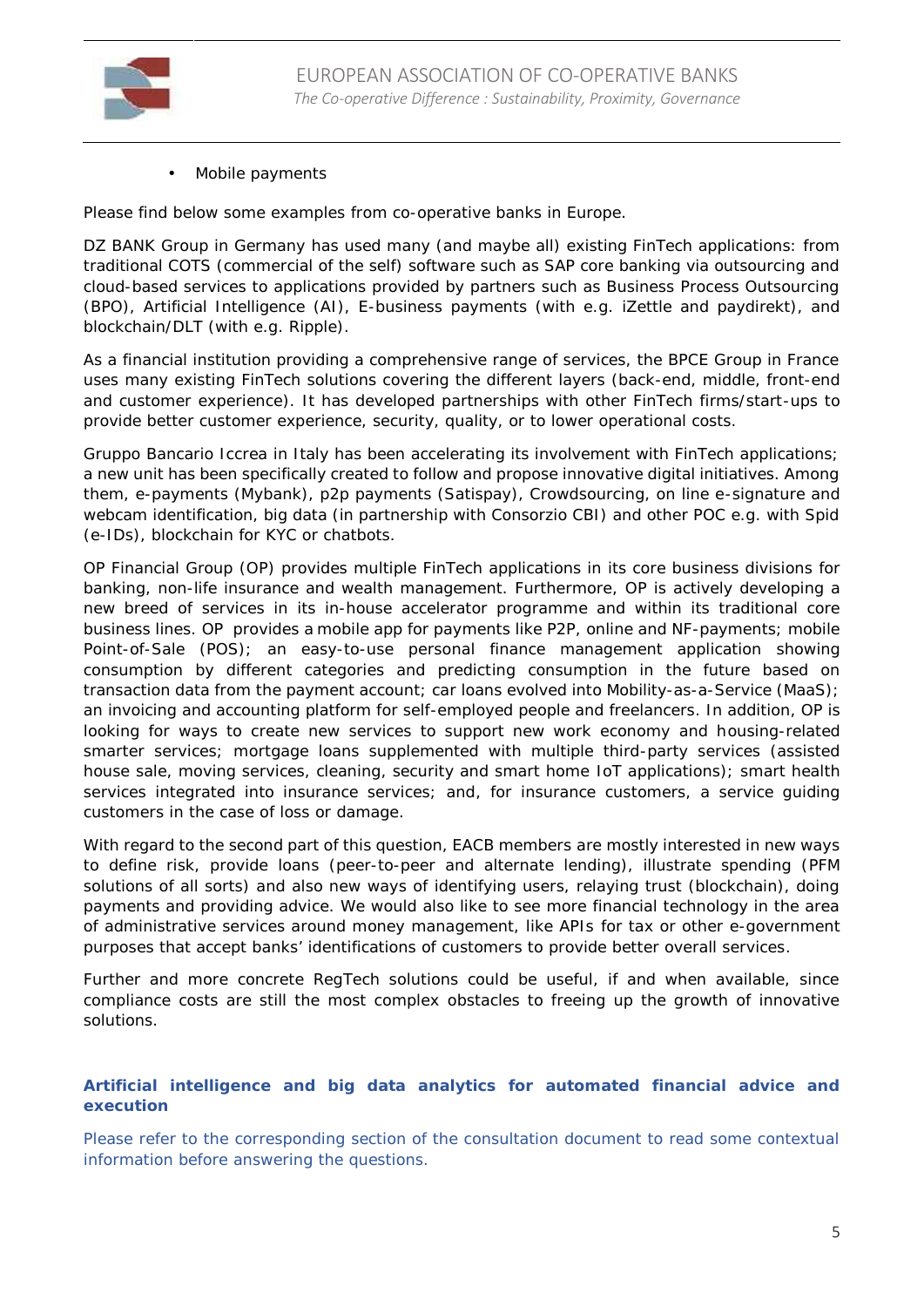

**Question 1.2: Is there evidence that automated financial advice reaches more consumers, firms, investors in the different areas of financial services (investment services, insurance, etc.)?**

| <b>yes</b> |                           |
|------------|---------------------------|
| no         |                           |
| relevant   | Don't know/no opinion/not |

**If there is evidence that automated financial advice reaches more consumers, firms, investors in the different areas of financial services, at what pace does this happen? And are these services better adapted to user needs? Please explain.**

Not yet.

Although 'automated financial advice' can produce a more reactive, real-time solutions to customers, for the time being, it remains is a niche technology. It is much too early to make any statistically significant measurements about the use of 'automated financial advice' today.

EACB members believe that the importance of automated financial advice will likely increase in the coming years. We see automated financial advice as an opportunity to enhance customer experience. Some customer groups, such as millennials, are likely more adaptive to new automated tools, whilst some customer groups might rely on personal advice. Roles of robo- and human-driven advice might also get blurred as human advice can be enhanced with efficient use of artificial intelligence.

**Question 1.3: Is enhanced oversight of the use of artificial intelligence (and its underpinning algorithmic infrastructure) required? For instance, should a system of initial and ongoing review of the technological architecture, including transparency and reliability of the algorithms, be put in place?**

| <b>ves</b> |                           |
|------------|---------------------------|
| no         |                           |
| relevant   | Don't know/no opinion/not |

**Please elaborate on your answer to whether enhanced oversight of the use of artificial intelligence is required, and explain what could more effective alternatives to such a system be.**

For the time being, 'artificial intelligence' is a niche technology. It is much too early to make any statistically significant measurements about the use of 'artificial intelligence' today.

We would like to stress that human reasoning should always be more valued than machine reasoning and reasonable exceptions to machine-generated decisions should always be implemented. For instance, a bank can be asked to give a customer credit, despite her/his history and AI analysis, because such customer is making a change in her/his life or profession and probably needs the credit to do so; this flexibility and ability to discern should guide banks' behaviour as well as regulatory requirements and oversight.

Financial service providers are already strongly regulated and supervised at EU and national level. When using algorithm or artificial intelligence applications, banks have to comply with all rules and regulation as if conducting business in a more traditional and manual way. Systems should be supervised and reviewed in conjunction with normal supervisory actions. It should be the duty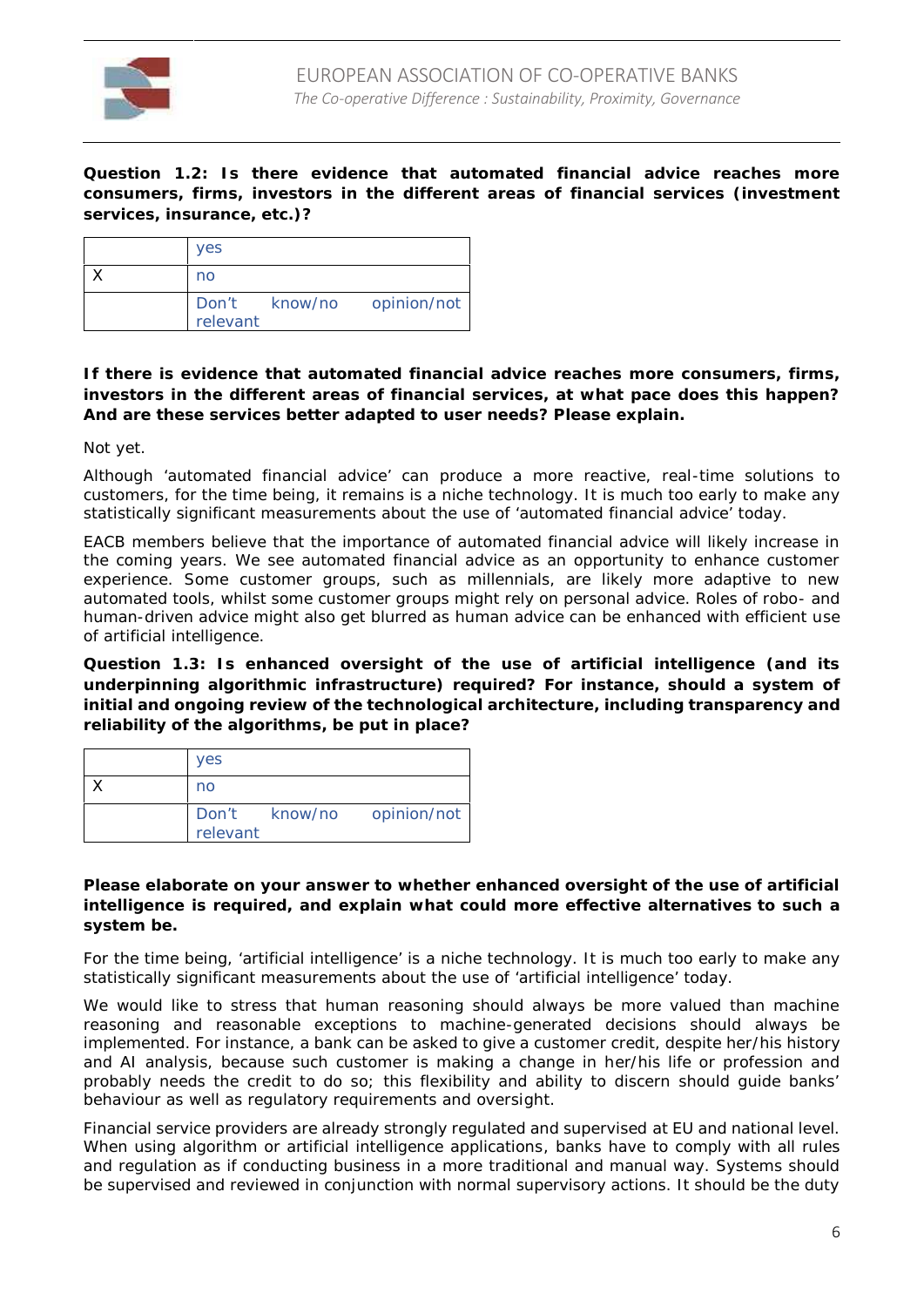

of the regulated entity, not the supervisor, to make sure that the use of algorithms or AI does not compromise market integrity or customer protection.

Regulation should not be technology-oriented but rather use-oriented.

**Question 1.4: What minimum characteristics and amount of information about the service user and the product portfolio (if any) should be included in algorithms used by the service providers (e.g. as regards risk profile)?**

In principle, 'automated financial advice' is 'financial advice' and is covered by MiFiD2/MiFiR. Any definition of customer segmentation is based on the customer profile and not on the technology used.

**Question 1.5: What consumer protection challenges/risks have you identified with regard to artificial intelligence and big data analytics (e.g. robo-advice)? What measures, do you think, should be taken to address these risks/challenges?**

In principle, 'automated financial advice' is 'financial advice' and consumer protection is covered by MiFiD2/MiFiR. Any definition of customer segmentation is based on the customer profile and not on the technology used. Additionally, the GDPR provides extra protection to the customer.

Having said that, a more algorithm-based analysis of consumer data has the clear potential to improve consumer and investor protection and promote financial stability. A broader base of data will better identify a customer's personal situation, such as her/his risk appetite or temporary financial difficulties, as well as her/his capacity in terms of understanding the products and the risks involved to be better and more promptly identified. The customer can then be contacted and an appropriate course of action be recommended. This can support consumer and investor protection more effectively than current instruments allow. Better knowledge of customers also has positive effects on a bank's risk management and thus on financial stability in general.

While appreciating the benefits of Big Data in risk assessments, it should be considered that prediction from Big Data is probably the best we have, but it is not perfect and cannot be exclusively relied upon for decisions.

We can in particular envisage two situations where Big Data prognosis reaches its limits:

- 'Black swans' (events so rare we do not yet have valuable statistical material); and/or
- Faults or biases in algorithms that cannot be detected within the regular (test) data or due to the learning aspect within algorithms.

The judgement on human behaviour should be based on human understanding, human reasoning and causality, not only on correlation. Human reasoning should always be more valued than machine reasoning and reasonable exceptions to machine-generated decisions should always be implemented.

Services should be upfront and open about the use of data and the benefits and risks associated. The creation of such services requires piloting and incremental development.

**Social media and automated matching platforms: funding from the crowd**

Please refer to the corresponding section of the consultation document to read some contextual information before answering the questions.

**Question 1.6: Are national regulatory regimes for crowdfunding in Europe impacting on the development of crowdfunding?**

|--|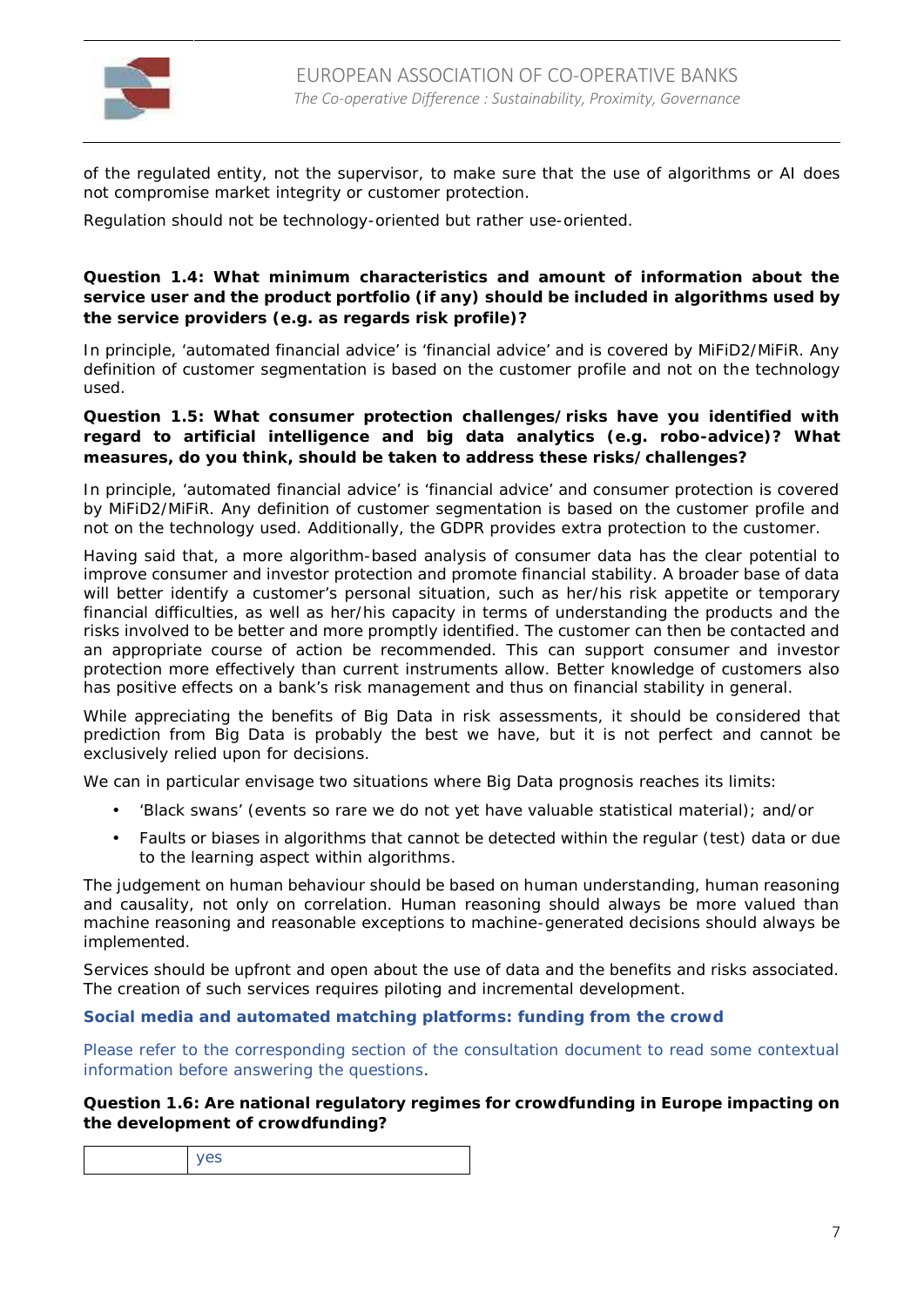

| no                |                     |
|-------------------|---------------------|
| Don't<br>relevant | know/no opinion/not |

**Please elaborate on your reply to whether there are national regulatory regimes for crowdfunding in Europe impacting on the development of crowdfunding. Explain in what way, and what are the critical components of those regimes.**

For an overview, we would refer to the Cambridge Centre for Alternative Finance's 2016 European Alternative Finance Benchmarking Report (this report presents the research findings from the Annual European Alternative Finance Industry Survey in geographic Europe, which aims to systematically track and comprehensively benchmark the growth and development of the pan- European crowdfunding and peer-to-peer lending markets). For the time being, crowdfunding (in the sense of crowd lending) is a niche in continental Europe. Crowdfunding (in the narrower sense of donations to charitable initiatives) is already used by co-operative banks as the support of public-benefit initiatives is a part of the co-operative culture.

Crowdfunding might have many advantages, but it might also result in potentially high-risk investments. According to a comprehensive study of this sector, by AltFi Data and law firm Nabarro, one in five companies that raised money on equity crowdfunding platforms between 2011 and 2013 have since gone bust. As such, crowdfunding should be subject to the small investor protection law (e.g. the Kleinanlegerschutzgesetz in Germany). A recent study ('*Praxiserfahrungen mit den Befreiungsvorschriften des Kleinanlegerschutzgesetzes'* by the University of Trier, Humboldt-University of Berlin and ifo-Institute published in February/March 2017) commissioned by the German government came to the conclusion that one-third of crowdfunding volume has been used for property financing. As there already exist a broad variety of financial solutions in this financing segment, it is not necessary to have less strict financial regulation compared to property financing by banks.

**Question 1.7: How can the Commission support further development of FinTech solutions in the field of non-bank financing, i.e. peer-to-peer/marketplace lending, crowdfunding, invoice and supply chain finance?**

Imbalances and the lack of a level playing field concerning non-bank financing can create potential for regulatory arbitrage, with also a lack of clarity as to the contractual situation in peer-to-peer lending – who is lending to whom? Who is a principal, who is an agent? But this lack of clarity has not prevented the ballooning of P2P as savers scramble to find attractive returns, believing P2P investment is an alternative to protected bank savings. This creates serious potential for mishaps and damage to customers.

EACB members suggest that the MiFID II regime could be developed to include crowdfunding activities. This could be done over time on an evolutionary basis in the context of an ordinary review process.

On a practical level, we have noticed that there seem be diverging views on what regulated investment services (pursuant to MiFID II Annex 1, Section A) are provided and what the role of investment firms operating a crowdfunding platform is. There is a general agreement that firms operating a platform in most cases provide investment services such as *'(1) Reception and transmission of orders in relation to one or more financial instruments'*. However, there are diverging views as to whether or not the operation of crowdfunding platforms constitutes securities underwriting or Initial Public Offering (IPO) – types services regulated in Section A *'(6) Underwriting of financial instruments and/or placing of financial instruments on a firm*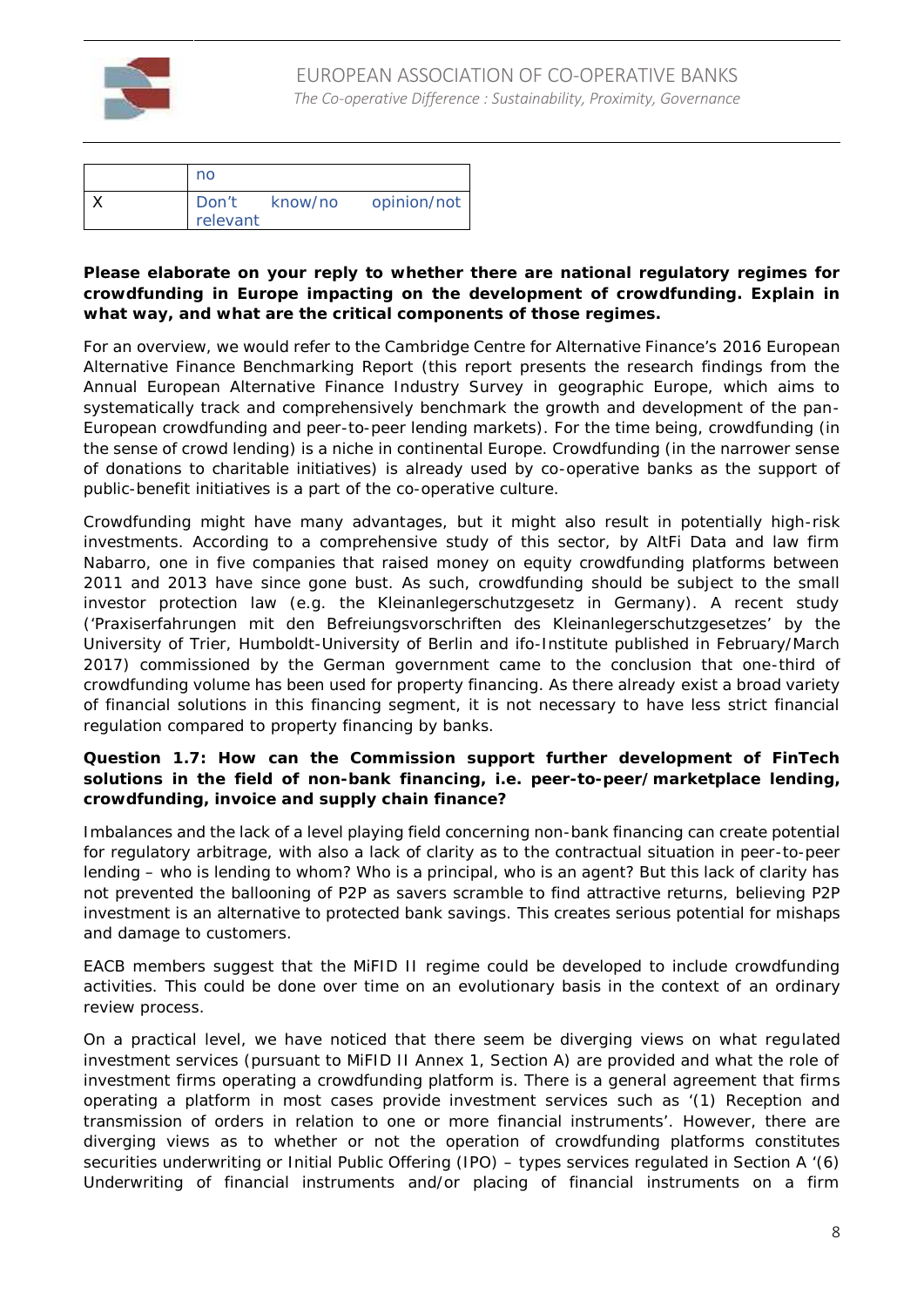

*commitment basis'*; and *'(7) Placing of financial instruments without a firm commitment basis'*. The latter interpretation does not take into account the specificities of crowdfunding as a platform for smaller and mid-sized or start-up companies' fund raising.

This interpretation could hinder the development of MiFID-regulated crowdfunding platforms and should be further clarified by ESMA and/or the Commission.

**Question 1.8: What minimum level of transparency should be imposed on fund-raisers and platforms? Are self-regulatory initiatives (as promoted by some industry associations and individual platforms) sufficient?**

Any 'fund-raiser' or 'platform' is either a bank (with providing loans on their balance sheet) or a financial broker (as an interface between customer and bank). That should be the legal basis in the sense of a level playing field – especially with regard to customer protection.

Banks have a high level of transparency to customers for all the services they provide; any other provider of similar financial services should be regulated accordingly, also taking into consideration the risk for consumers; in particular, we suggest creating three levels of transparency (as for the financial sector):

- Precontractual;
- Contractual; and
- Post-contractual.

In some countries, there is new legislation on crowdfunding that stipulates statutory disclosure on fund-raisers. This disclosure regime is standardised and inspired by recent EU-level retail disclosure rules (Key Investor Information Document, PRIIPs and UCITS style).

**Sensor data analytics and its impact on the insurance sector**

Please refer to the corresponding section of the consultation document to read some contextual information before answering the questions.

**Question 1.9: Can you give examples of how sensor data analytics and other technologies are changing the provision of insurance and other financial services? What are the challenges to the widespread use of new technologies in insurance services?**

Insurance based on individual profiles and/or real-time monitoring of behaviour is a general challenge.

In principle, insurance is based on statistical probability, taking into account all insurance holders. Targeting individuals on an individual basis isn't 'insurance' in the traditional sense but individual risk mitigation. As such, it presents new risks and needs to be considered even beyond a regulatory context.

This being said, we believe that the challenges would be the following:

- Potential exclusion of certain consumers from certain services; even though we strongly believe that this challenge should be addressed more broadly than for the financial sector alone, considering that digitalisation itself might have an impact.
- There could be issues of incomparability of information arising, for example, where data relating to a customer but referring to different years is merged, potentially leading to situations where a customer could not receive a service or financial institutions could give credit where it shouldn't be given. We believe, however, that the market will solve these issues as more experience is gained with the use of sensor data analytics and other technologies. Should the market not be able to resolve this, guidelines or certification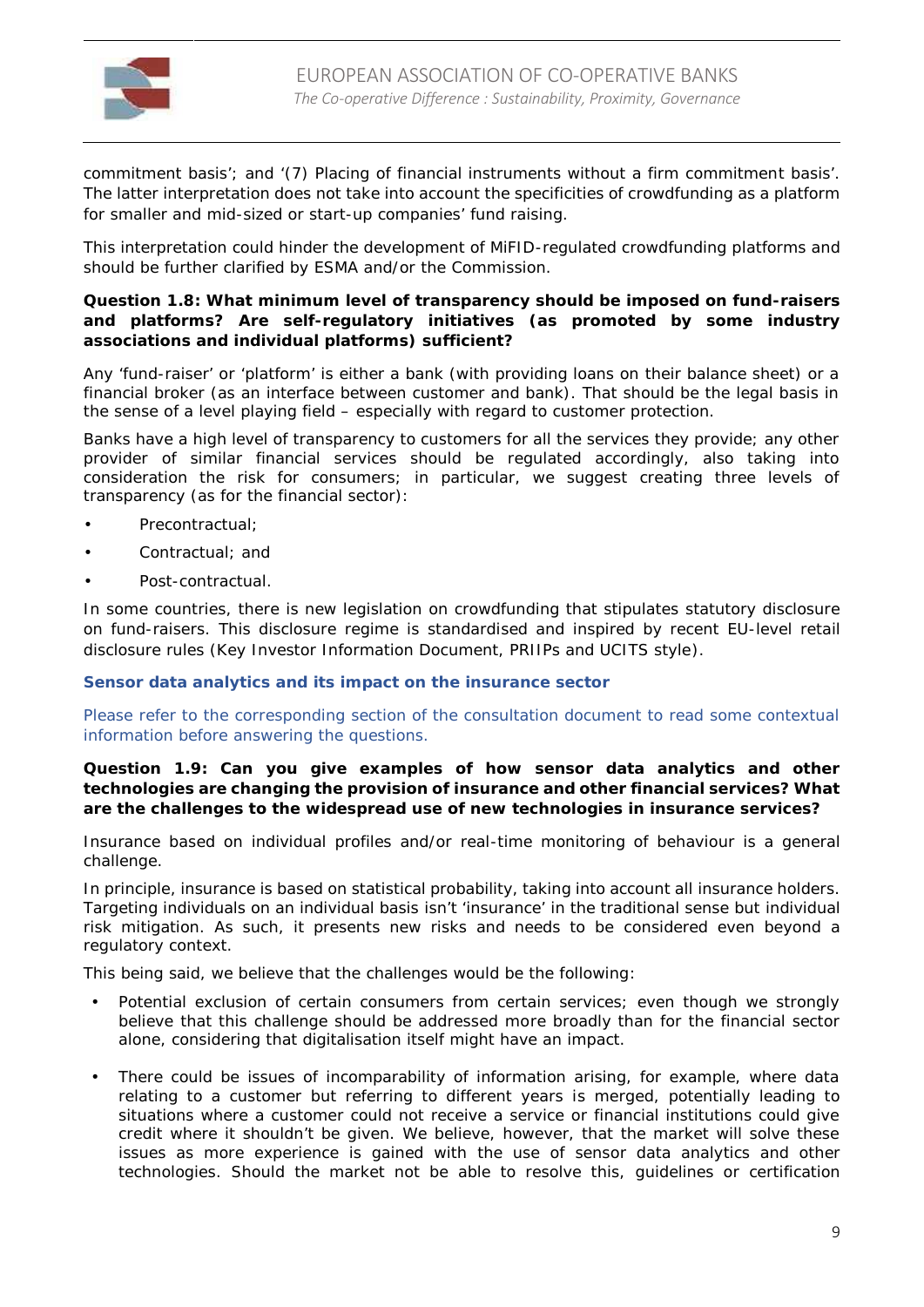

mechanisms to standardise data sources, categories or other comparable metadata might have to be considered.

- There could be risks related to customer data quality and veracity, and it is necessary for financial services institutions to minimise such risks by way of proper processes, organisational set-up and control functions. It is also necessary to have in place a good complaint handling and monitoring process.
- Challenges linked to budget and human capital. Indeed, errors/inadequacies of sensor data analytics and other technologies are more likely to arise if tools are developed without the input of qualified staff. The need to ensure proper staff and the creation of new multidisciplinary teams with employees of different background is critical and is known. Experts having knowledge from both the data and business fields (holistic view) are demanded. Professional certifications (not only technical-statistical, but also businessrelated) should be developed and required when operating with sensor data analytics and other technologies.

Finally, we believe that the potential challenges described will only materialise where existing rules/legislation are not applied properly. The list of challenges is in a way already mitigated by regulations and not necessarily caused by sensor data analytics and other technologies. It is crucial for co-operative banks to have a more harmonised implementation of regulation across the European Union by authorities.

**Question 1.10: Are there already examples of price discrimination of users through the use of big data?**

| <b>ves</b> |                           |
|------------|---------------------------|
| no         |                           |
|            | Don't know/no opinion/not |
| relevant   |                           |

**Please provide examples of what are the criteria used to discriminate on price (e.g. sensor analytics, requests for information, etc.)?**

Insurance based on individual profiles and/or real-time monitoring of behaviour is a general challange.

In principle, insurance is based on statistical probability, taking into account all insurance holders. Targeting individuals on an individual basis isn't 'insurance' in the traditional sense but individual risk mitigation. As such, it presents new risks and needs to be considered even beyond a regulatory context.

**Other technologies that may improve access to financial services**

Please refer to the corresponding section of the consultation document to read some contextual information before answering the questions**.**

**Question 1.11: Can you please provide further examples of other technological applications that improve access to existing specific financial services or offer new services and of the related challenges? Are there combinations of existing and new technologies that you consider particularly innovative?**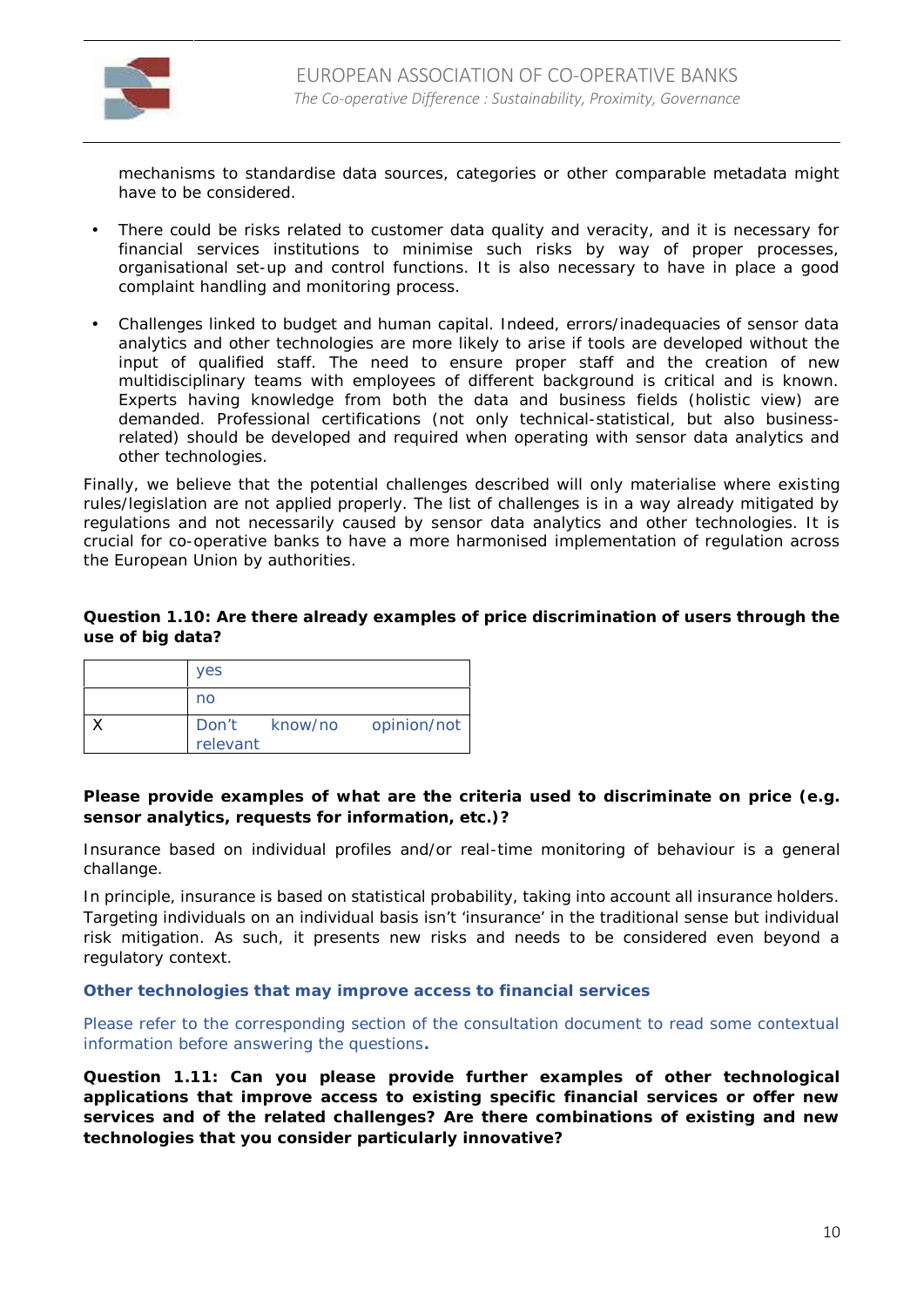

Technology has been improving the communication between customers and financial services providers for decades: from telephone banking starting in the 1980s via internet banking in the 1990s to banking apps and automated calculation based on 'artificial intelligence' today. This is market-driven development in a free market economy. Nevertheless, the activity of 'banking' itself is not dependent on technology and should thus also not be regulated based on technology but based on the activity or function performed. Any regulation should be (i) principle-based rather than rule-based: (ii) proportionate; (iii) consistent; (iv) balanced; (v) fully technology agnostic; and (vi) required only when justified by measurable data about any kind of misconduct or market misuse.

**2. Bringing down operational costs and increasing efficiency for the industry**

Please refer to the corresponding section of the consultation document to read some contextual information before answering the questions.

FinTech has the potential of bringing benefits, including cost reductions and faster provision of financial services, e.g., where it supports the streamlining of business processes. Nonetheless, FinTech applied to operations of financial service providers raises a number of operational challenges, such as cyber security and ability to overcome fragmentation of standards and processes across the industry. Moreover, potential redundancy of specific front, middle and back office functions or even of entire market players due to automation via FinTech solutions might have adverse implications in terms of employment in the financial industry, even though new jobs would also be created as part of the FinTech solutions. The latter, however, might require a different skill mix, calling for flanking policy measures to cushion their impact, in particular by investing in technology skills and exact science education (e.g. mathematics).

**Question 2.1: What are the most promising use cases of FinTech to reduce costs and improve processes at your company? Does this involve collaboration with other market players?**

Technology has been implemented in banks for decades, and efficiency improvement was always a driver in three major segments: (i) interaction/communication with clients (from paper to online); (ii) enhancement of interoperability by way of standardisation and common rules (incl. SWIFT and SEPA); and (iii) industrialisation/automation in operations. Collaboration has always been part of this development, from implementation of commercial software packages to collaboration between banks within the European Payment Council or at national level (e.g. the current 'paydirekt' solution in Germany) to cooperation with technology firms, from global players to start-ups.

The most promising use cases for FinTech are the automation of back-office processes, digital onboarding, digital customer service and blockchain efforts for sharing KYC data or other risk profiles.

Moreover, the use of web APIs should lead to more modular and flexible solutions which could improve processes and costs.

**Question 2.2: What measures (if any) should be taken at EU level to facilitate the development and implementation of the most promising use cases? How can the EU play its role in developing the infrastructure underpinning FinTech innovation for the public good in Europe, be it through cloud computing infrastructure, distributed ledger technology, social media, mobile or security technology?**

We see a couple of measures, ideas, as follows:

 Key for such a market evolution would firstly be non-discriminatory access to technical or digital infrastructure components, because financial services depend more and more on these technical aspects: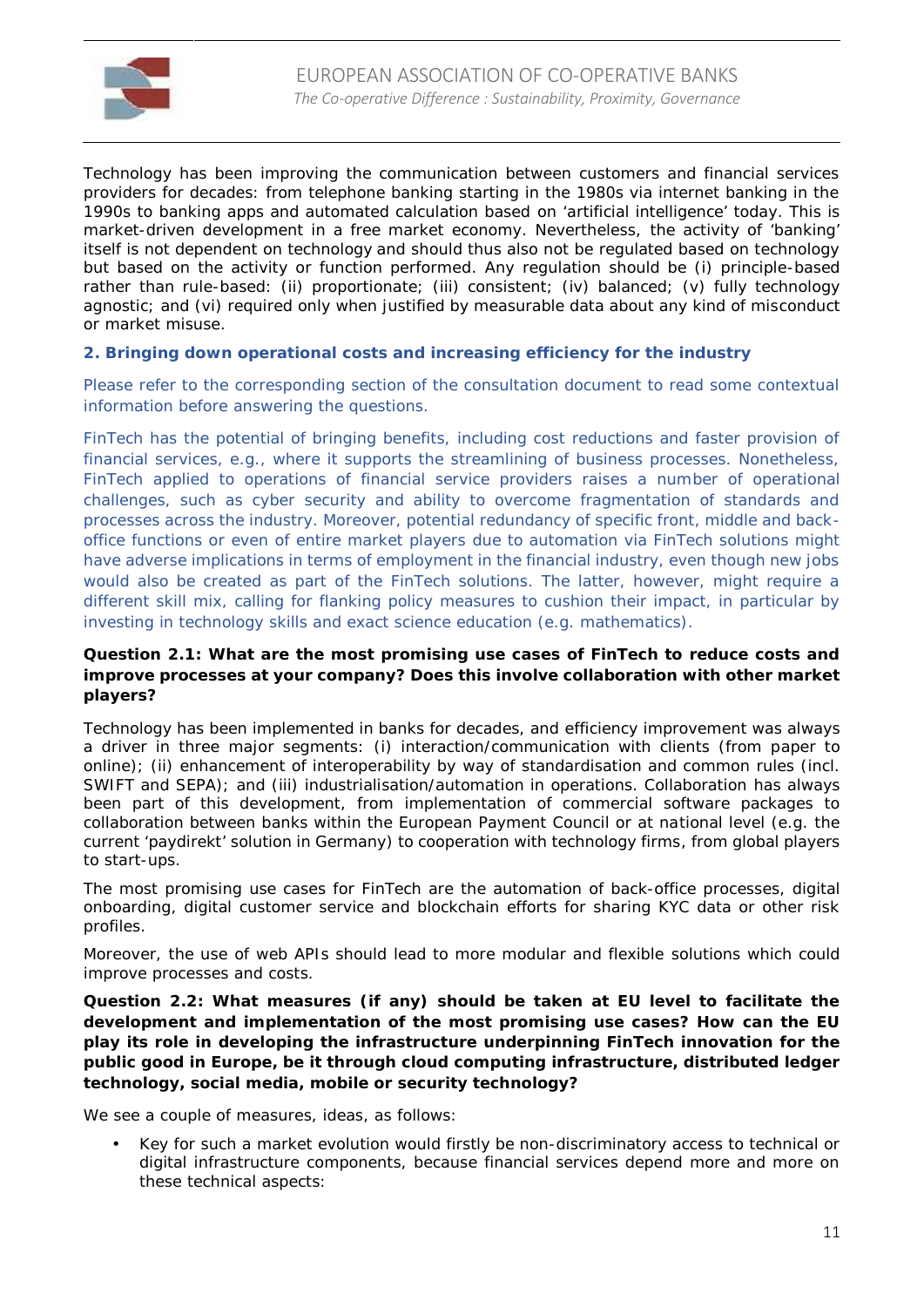

- o messaging services need to be designed with the following characteristics:
	- pseudonymous address book matching;
	- sufficient encryption to protect privacy of financial facts; and
	- non-discriminatory access for enterprise use.
- o Wireless features such as NFC or fingerprint scanners, system integrity and advanced (passive) authentication processes.
- Customer protection will be equally important. Markets need to evolve in such a way that the trust of customers is always ensured. A level playing field needs to be implemented taking into account risk adjustments and full risk transparency for the customer.
- A liability/responsibility framework needs to be put in place that allows putting the responsibility towards clients with the party that performs the service, unless otherwise agreed by contract. Should consumer protection necessitate that the burden of this responsibility is put upon another party then the liability framework should allow contracts between the two parties concerned to manage this delegated responsibility.

Some ideas from outside Europe work around things like specific development programmes to finance experimentations (e.g. with fiscal exemptions), the creation of sandboxes to freely test innovations, encourage ideas sharing, production and execution, promoting acknowledgement, diffusion and training on such topics by facilitating cooperation between universities, financial institutions, talent gardens, customer associations and other stakeholders.

- With regard to cloud computing, we think there should be a common understanding at EU level as to how to safely use cloud computing in the financial sector. This would remove barriers and obstacles that financial institution are facing in using cloud computing. Cloud providers should be encouraged to develop cloud infrastructure that is accepted by financial supervisors and suitable for financial institutions.
- On blockchain technology in the field of securities markets, we would like to refer to a recent ESMA report on '*The Distributed Ledger Technology Applied to Securities Markets'*. We agree that the current EU regulatory framework does not represent an obstacle to the emergence of DLT in the short term and new solutions should comply with the existing regulatory framework. However, in more detailed questions there would be room for further elaboration and reflection on how EU rules (such as the Financial Collateral Directive, the Settlement Finality Directive, etc.) are applied to new digital assets such as 'cryptosecurities'.

We are firmly convinced that no specific regulations are needed at EU level. If at all, any regulation should be: (i) principle-based rather than rule-based; (ii) proportionate; (iii) consistent; (iv) balanced; (v) fully technology agnostic; and (vi) required only when justified by measurable data about any kind of misconduct or market misuse. Nonetheless, the principle 'same service, same risk, same rules' should apply.

**Question 2.3: What kind of impact on employment do you expect as a result of implementing FinTech solutions? What skills are required to accompany such change?**

A brand-new field of needs and correlated skills is rapidly growing. New job opportunities in many sectors can be invented, too. Therefore, new competences have to be developed and encouraged. These competences have to be a mix of technological, business, banking and user experience ideas and, more difficult to find and obtain, a continuous focus on new ways of thinking, new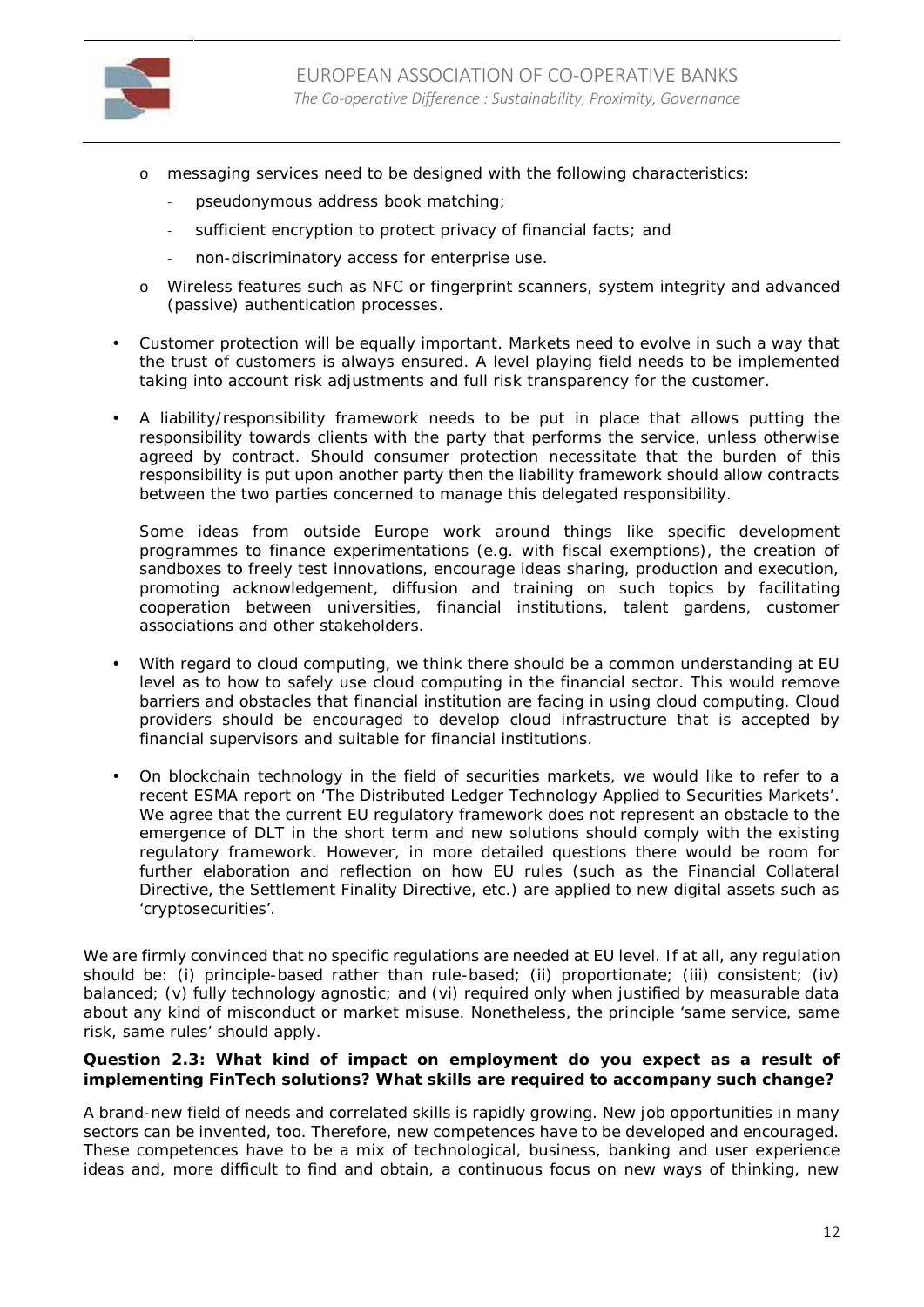

ideas and new solutions to satisfy new and fragmented customer needs and to bring concrete value to real-life problems in a more complex world.

These competences change fast, due to fast emerging innovations, so it is really difficult for traditional HR units to follow, and sometimes understand or anticipate, trends and needs.

We would like to point out that technology cannot replace all employees. There is still a need for human skills in different tasks. Human labour is necessary in training and more complex operations. Even though machines and AI can also be used for customer service, more complicated and demanding customer service will not be replaced by machines.

Digitalisation is already the new industrial revolution, so it is not sufficient anymore to be a simple digital native: attitudes must be correctly addressed, encouraged, supported and trained with suitable initiatives since early school and then with extensive education programmes, sharing of experiences at European (or worldwide) level. Therefore, financing and promoting programmes in this direction is welcome.

**RegTech: bringing down compliance costs**

Please refer to the corresponding section of the consultation document to read some contextual information before answering the questions.

**Question 2.4: What are the most promising use cases of technologies for compliance purposes (RegTech)? What are the challenges and what (if any) are the measures that could be taken at EU level to facilitate their development and implementation?**

The term RegTech is a marketing term without much content. Banks have been implementing technology for compliance purposes (e.g. for statuary reporting) for decades. Proportionality is the key issue for co-operative banks, as small local co-operative banks are forced to comply with rules designed for international investment banks.

Should further and more concrete RegTech solutions become available, they could be useful as compliance costs are still the most complex obstacles to freeing up the growth of innovative solutions. For example, automated testing, availability analysis and other methods could be used by regulators to secure availability and trust in publicly available services without interfering daily routines within banks.

But RegTechs alone are not sufficient. Concrete initiatives to facilitate innovation without too many burdens are to be put in place by the EU.

No new rules are required but positive measures, deregulation in certain 'safe' areas as well as financing or facilitating economic support to create simple compliance frameworks or examples to follow.

These measures should be the same for start-ups and for traditional financial institutions so as to guarantee a level playing field.

With regard to challenges, these include among other things cyber risks, data security issues and other technology-related risks. In order to mitigate such risks there should be more international collaboration between the public and private sectors as well as common policies and practices.

**Recording, storing and securing data: is cloud computing a cost effective and secure solution?**

Please refer to the corresponding section of the consultation document to read some contextual information before answering the questions.

**Question 2.5.1: What are the regulatory or supervisory obstacles preventing financial services firms from using cloud computing services?**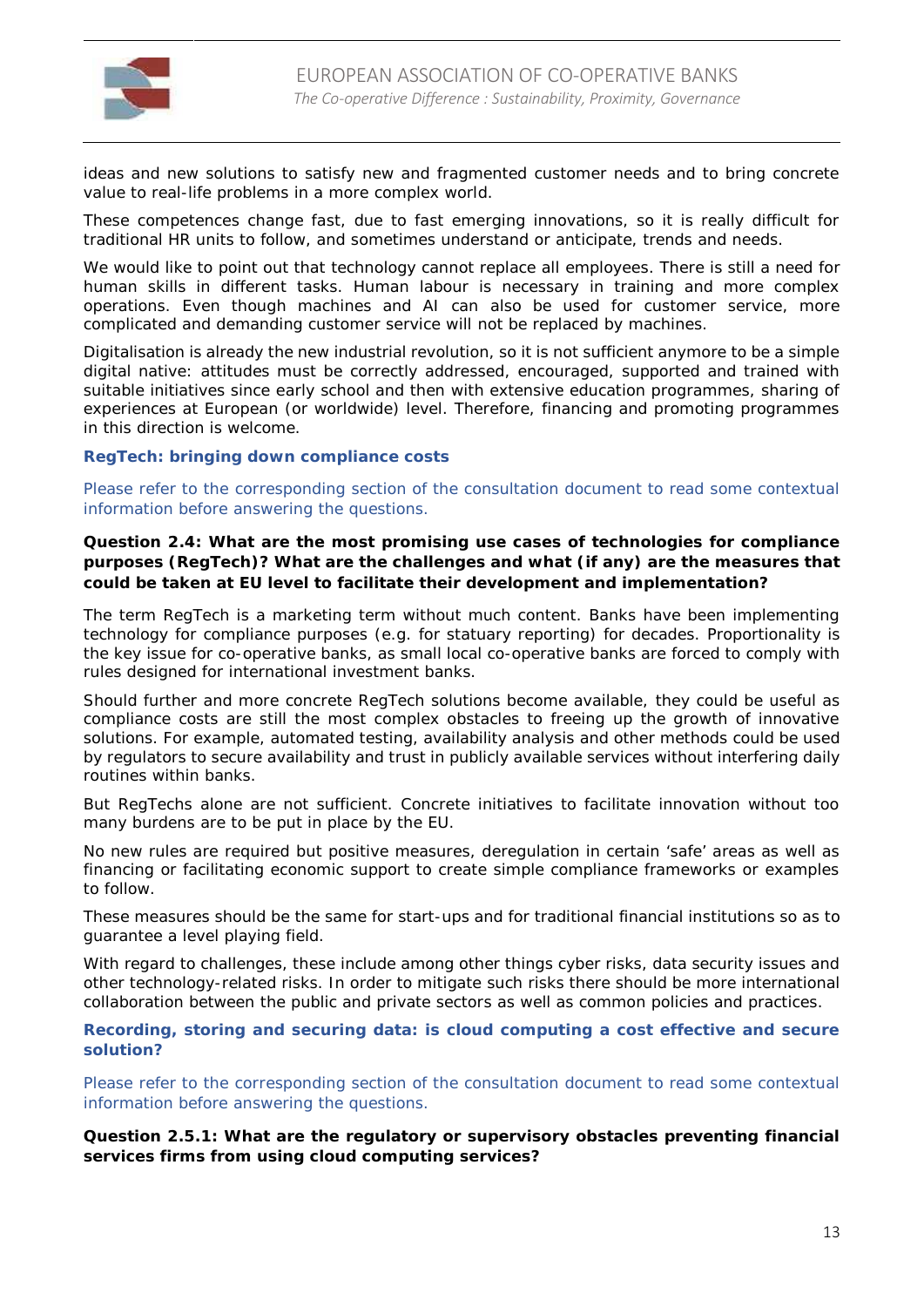

As a general comment, EACB members support the European Commission's steps to remove obstacles to the free movement of data, as stated in the Communication on 'Building a European Data Economy' adopted on 10 January this year. In particular, we support the Commission's intention to enter into structured dialogues with the Member States and other stakeholders and, following such dialogue, possibly launch infringement proceedings to address unjustified or disproportionate data location measures as well as further initiatives on the free flow of data.

Moreover, whether it is 'cloud', 'outsourcing', 'hosting' or 'on premise', banks have to comply with data security regulations in Europe. The reasons to use a given operational model are based on commercial calculations. For example, our German member uses all four models in a hybrid approach for running its IT systems.

One specific example is the use of SWIFT by banks for messaging services, with SWIFT storing message data (which may contain personal data) in multiple operating centres for resilience, availability and security purposes in the EU and in the US. Therefore, the European Commission's initiative to launch the 'EU-U.S. Privacy Shield' (July 12, 2016) for stronger protection for transatlantic data flows was highly appreciated.

In some Member States cloud computing is not so often used by financial institutions due to the rather negative attitudes of supervisors. For instance, the Finnish FSA has in its current practice limited the use of cloud computing due to security concerns. This prevents financial institutions from benefitting from storing and processing data in multiple locations within the EU and benefitting from cost savings.

As said under question 2.2, we think there should be a common understanding at EU level as to how to safely use could computing in the financial sector. Cloud providers should be encouraged to develop cloud infrastructure that is accepted by financial supervisors and suitable for financial institutions.

| Question 2.5.2: Does this warrant measures at EU level? |
|---------------------------------------------------------|
|---------------------------------------------------------|

| <b>yes</b> |                           |
|------------|---------------------------|
| no         |                           |
|            | Don't know/no opinion/not |
| relevant   |                           |

**Please elaborate on your reply to whether the regulatory or supervisory obstacles preventing financial services firms from using cloud computing services warrant measures at EU level.**

n.a.

**Question 2.6.1: Do commercially available cloud solutions meet the minimum requirements that financial service providers need to comply with?**

| <b>ves</b> |                           |
|------------|---------------------------|
| no         |                           |
| relevant   | Don't know/no opinion/not |

**Please elaborate on your reply to whether commercially available cloud solutions do meet the minimum requirements that financial service providers need to comply with.**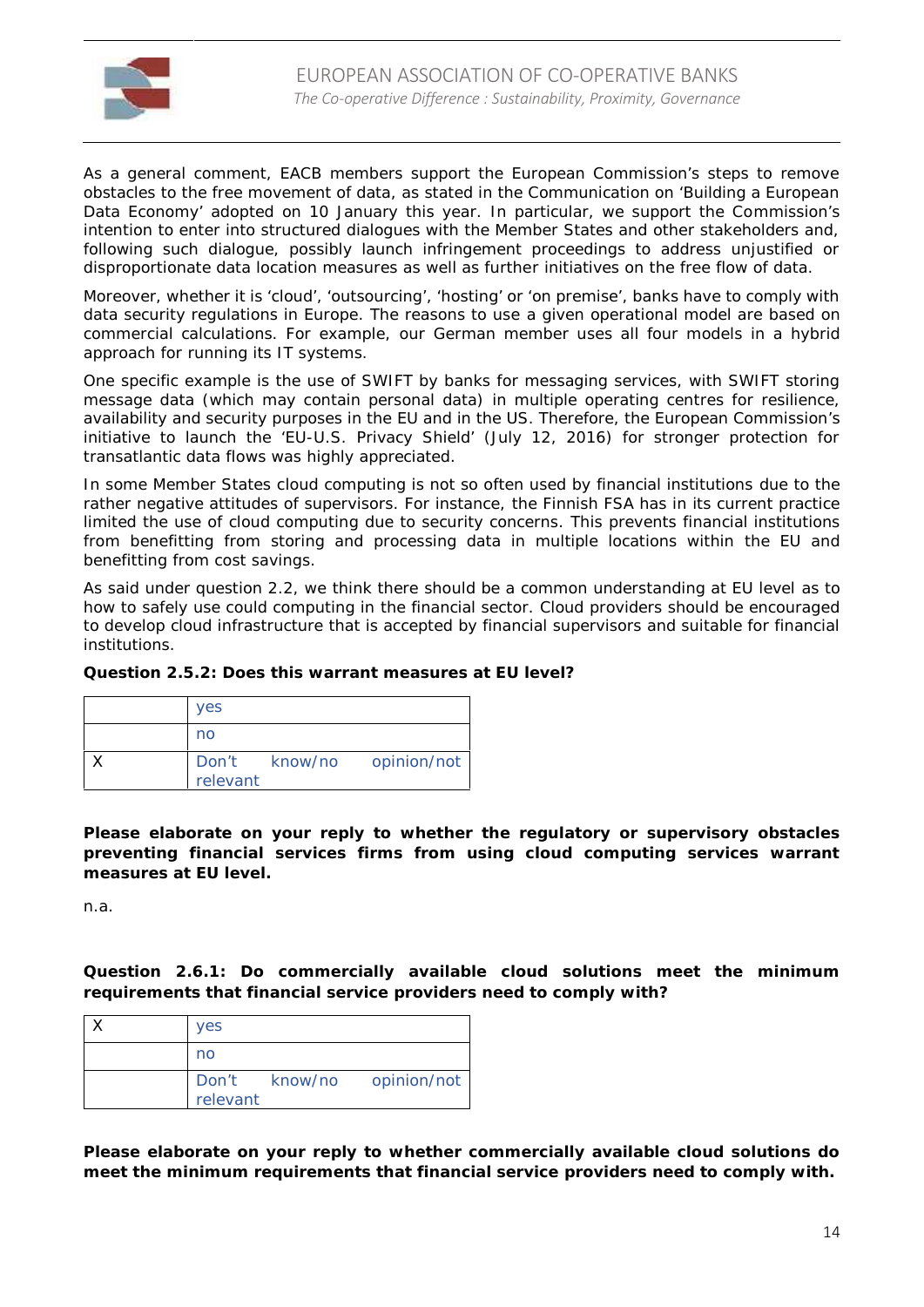

Banks decide their IT operational models based on evolution of costs, quality, security and capabilities.

Depending on the kind of cloud solution offered, providers could facilitate adoption by banks through a sort of 'standard legend' based on icons or compliance tables (reflecting contracts) like Common Criteria for copyright. In this way, buyers could immediately and easily know if a provider is GDPR or PCI-DSS compliant.

The EU could help providers in creating and updating these schemes.

No regulatory measured are required for the time being.

**Question 2.6.2: Should commercially available cloud solutions include any specific contractual obligations to this end?**

| <b>yes</b> |                           |
|------------|---------------------------|
| no         |                           |
| relevant   | Don't know/no opinion/not |

**Please elaborate on your reply to whether commercially available cloud solutions should include any specific contractual obligations to this end.**

Banks decide their IT operational models based on evolution of costs, quality, security and capabilities.

No extra regulation is required. Importantly, contracts should comply with the GDPR.

**Disintermediating financial services: is Distributed Ledger Technology (DLT) the way forward?**

Please refer to the corresponding section of the consultation document to read some contextual information before answering the questions.

**Question 2.7: Which DLT applications are likely to offer practical and readily applicable opportunities to enhance access to finance for enterprises, notably SMEs?**

DLT offers new opportunities in any sector that needs or wants to offer more transparency, traceability, and community building (peer-to-peer exchange). Advantages include fewer intermediaries and the ability for investors to face borrowers more directly (cost reduction, more transparency), leading to direct investment/better access to financing and new market opportunities due to process simplification. DLT also has the potential to expand the range of potential opportunities for investors as permissionless blockchains could offer a ready-to-use decentralised notary service operated by user.

DLT is not just a technology but a new paradigm. Its founding principles (peer-to-peer exchange without central authority, access to all and transparency…) have opened up a wider field of study, notably as relates to the digitalisation of all processes with many actors (among which customers and especially SMEs).

This digitalisation could be applied to various uses in the banking industry, with benefits in term of costs and new opportunities. DLT could allow cost efficiencies for SME financing by enabling interoperability amongst various parties to the transaction (sharing of data, etc.). Any cost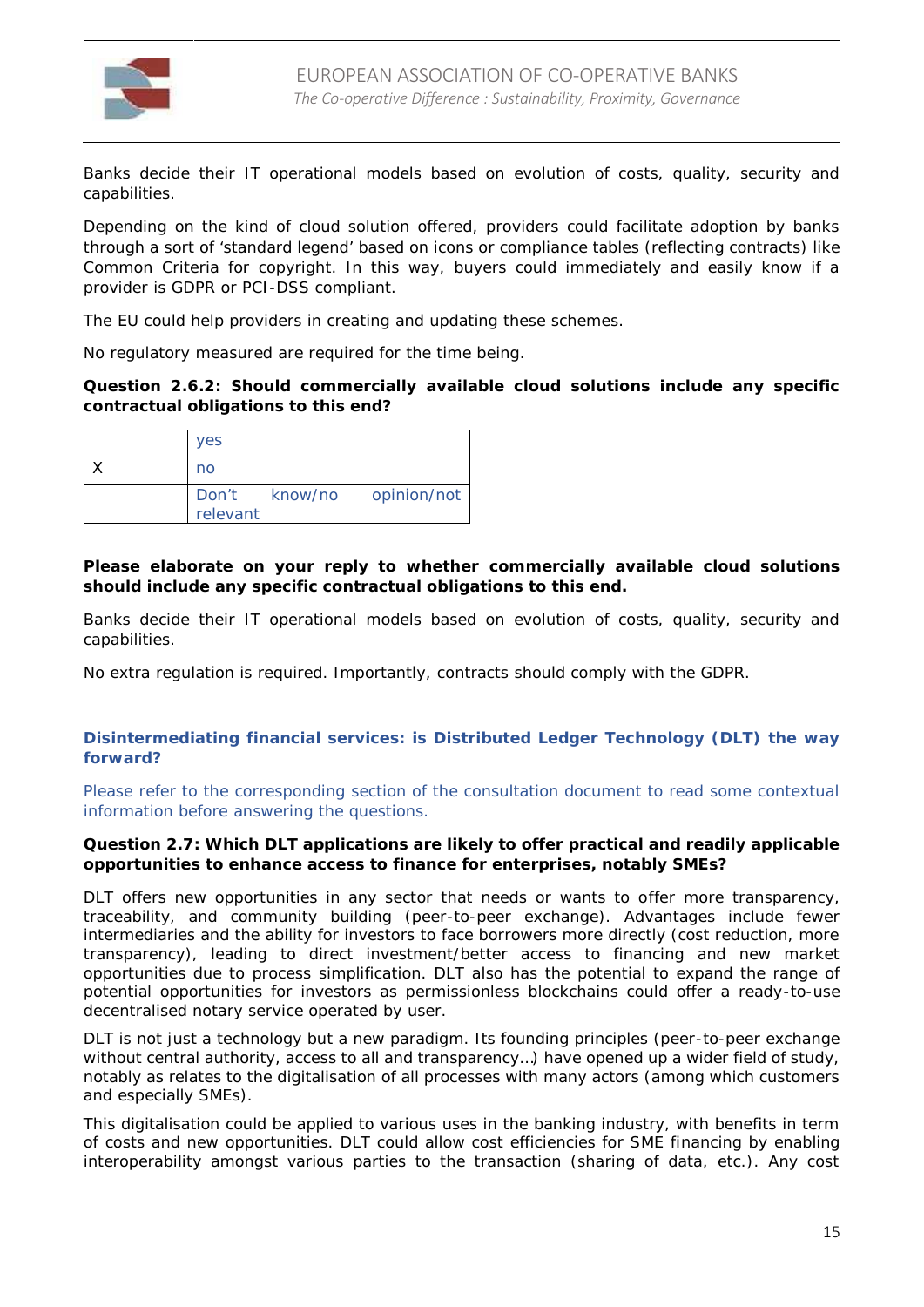

savings in the process can improve access. The use of 'smart contracts' could also be envisaged to improve contract execution.

However, DLT is also at a very pre-mature stage and its use holds several challenges (see also the ECB's special report 'Technological innovation: Distributed Ledger Technology (DLT) – challenges and opportunities for financial market infrastructures'). We would thus, at this stage, prefer not to make any recommendations in the context of this question.

As DLT is a general-purpose technology (comparable with other data base management systems), it is not client-specific.

**Question 2.8: What are the main challenges for the implementation of DLT solutions (e.g. technological challenges, data standardisation and interoperability of DLT systems)?**

Challenges and a (first) risk assessment of DLT are discussed in a recently paper by Milkau et al. ('Development of distributed ledger technology and a first operational risk assessment', Capco Journal of Financial Transformation, Vol. 44, 2016). We would like to refer to this publication and mention only one specific challenge.

Box 1 on page 12 of the EC consultation document says that: '*DLT has the potential to disintermediate and automate processes, reducing counterparty and operational risk'*. This can be taken as an example for misunderstanding the potential of DLT and technology in general. While DLT can reduce settlement risk – similar to Continuous Link Settlement – due to a synchronisation of the two legs of a transaction, a counterparty risk is always linked to a potential default of the counterparty in the future, which depends on the financial condition of a firm, but not on the technology underlying a message exchange. Therefore misunderstanding may be the largest danger in the current discussion about DLT (and about any FinTech in general).

Additionally, the original version of DLT as implemented e.g. with 'Bitcoin' or Ethereum was a so called 'permissionless blockchain', which works in an open peer-to-peer computer network. Nevertheless, for the synchronisation of all notes to store the same data 'on the blockchain' a special consensus mechanism is needed, which is by definition very resource-consuming and highly inefficient.

The technology component is still moving given the many communities that enrich each other. Interoperability is still a subject that is little discussed and which generates uncertainties for a possible long-term choice. We expect several DLTs to coexist in the long run, so interoperability will be key.

Several challenges remain for an implementation involving lots of clients:

- Appropriation by the customer of this new trust approach.
- Liability management to be defined.
- Governance:
	- o of the underlying blockchain for public blockchains
	- o of the consortium for permissioned blockchains
	- o of the systems issue
- Integration in the internal banking ecosystem: each business line must identify the disruption of its approaches.

As currently all DLT implementations are proprietary solution without interoperability due to missing standards, DLT is not mature for a large-scale implementation and/or for systemically critical financial infrastructures.

**Question 2.9: What are the main regulatory or supervisory obstacles (stemming from EU regulation or national laws) to the deployment of DLT solutions (and the use of smart contracts) in the financial sector?**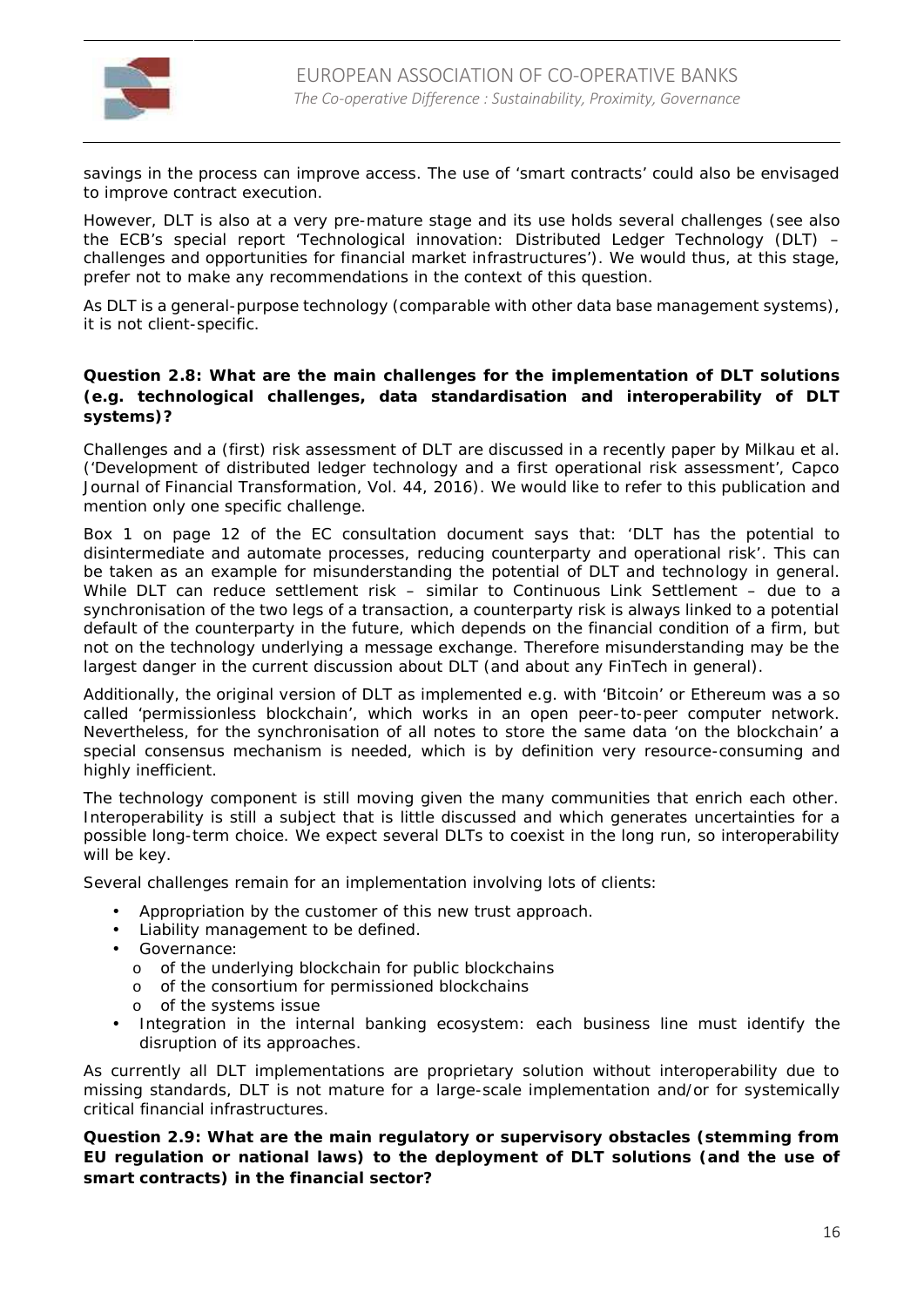

As a technology for messaging and data storage, DLT does not require any special treatment. Already today, electronic communication systems are used to exchange messages within contractual relations (from SEPA payments to confirmation of derivate financial instruments). As 'Smart Contracts' are simply computer code or 'scripts', they do not require any extension of existing law, which already covers electronic communication as part of contractual agreements.

Nevertheless, contract laws are different across Europe and even more so internationally. Therefore, harmonisation of European law – e.g. in the case of the planned Securities Law Legislation – is appreciated.

As the banking services to which this technology could be applied are not clearly defined, the potential obstacles are difficult to identify at this stage. However, among topics warranting specific attention, we would like to mention enforceability of the smart contract and of the digitalisation of documents. In its report ESMA '*believes that it is premature to fully appreciate the changes that the technology could bring and the regulatory response that may be needed, given that the technology is still evolving and practical applications are limited both in number and scope*'.

Given the capabilities of the technology, we expect regulators to open up the possibility of it being used for functions traditionally held by some actors (e.g. Central Securities Depository could be replaced by DLT-based systems).

Nevertheless, when laws are not technologically neutral it could be necessary to revise them in order to erase this lack of neutrality.

It is particularly important to design blockchains that respect the regulatory framework on data and privacy.

**Outsourcing and other solutions with the potential to boost efficiency**

Please refer to the corresponding section of the consultation document to read some contextual information before answering the questions.

**Question 2.10: Is the current regulatory and supervisory framework governing outsourcing an obstacle to taking full advantage of any such opportunities?**

| <b>yes</b> |                           |
|------------|---------------------------|
| no         |                           |
| relevant   | Don't know/no opinion/not |

**Please elaborate on your reply to whether the current regulatory and supervisory framework governing outsourcing is an obstacle to taking full advantage of any such opportunities.**

Generally speaking, taxes (especially VAT) provide a big hurdle to outsourcing. Outsourcing – in various types, from pure data centre outsourcing to business process outsourcing – is quite common to banking and financial services.

**Question 2.11: Are the existing outsourcing requirements in financial services legislation sufficient?**

| $\cdot$ | yes<br>◡ |
|---------|----------|
|         | no       |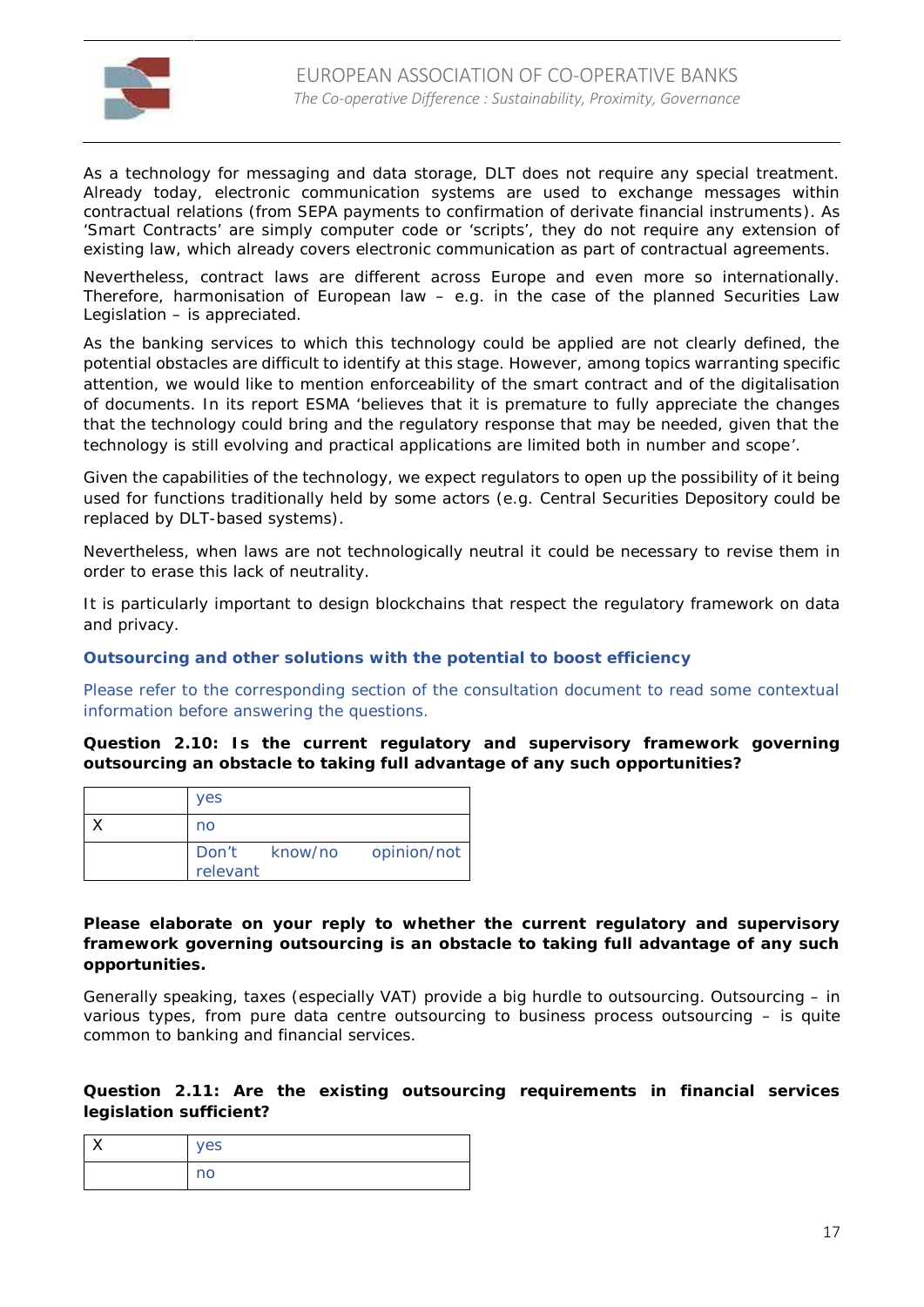

| D <sub>on't</sub> | know/no | opinion/not |
|-------------------|---------|-------------|
| relevant          |         |             |

**Please elaborate on your reply to whether the existing outsourcing requirements in financial services legislation are sufficient, precising who is responsible for the activity of external providers and how are they supervised. Please specify, in which areas further action is needed and what such action should be.**

For outsourcing and the so-called 'outsourcing risk', there are regulatory requirements at European (e.g. Supervisory Review and Evaluation Process (SREP)) and national level (e.g. 'MaRisk' in Germany). In such regulations the roles and responsibilities of banks and outsourcing providers are defined. However 'outsourcing' per se does not generate a risk, but is part of the risk management of every bank concerning operational risk and IT security.

We would like to comment though that PSD2 in a way is contradicting the presently existing outsourcing requirements. Indeed, the concept of third parties initiating payments for bank clients could be seen as a bank functionality being outsourced to a third party. Under the outsourcing rules banks should conclude contracts with such parties to manage the risk transfer. However, PSD2 does not allow banks to ask for such contracts.

#### **Other technologies that may increase efficiency for the industry**

**Question 2.12: Can you provide further examples of financial innovations that have the potential to reduce operational costs for financial service providers and/or increase their efficiency and of the related challenges?**

There are many technological developments with potential for increased efficiency: from personal assistants such as Siri or Alexa to Robotic Process Automation. Biometrics including 'behavioural biometrics' (specific movement, typing pattern) have large potential for strong and customerfriendly authentication. All those technological developments are market-driven and will be implemented if banks see benefit in doing so.

# **3. Making the single market more competitive by lowering barriers to entry**

Please refer to the corresponding section of the consultation document to read some contextual information before answering the questions.

A key factor to achieving a thriving and globally competitive European financial sector that brings benefits to the EU economy and its society is ensuring effective competition within the EU single market. Effective competition enables new innovative firms to enter the EU market to serve the needs of customers better or do so at a cheaper price, and this in turn forces incumbents to innovate and increase efficiency themselves. Under the EU Digital Single Market strategy, the EU regulatory framework needs to be geared towards fostering technological development, in general, and supporting the roll-out of digital infrastructure across the EU, in particular. Stakeholder feedback can help the Commission achieve this goal by highlighting specific regulatory requirements or supervisory practices that hinder progress towards the smooth functioning of the Digital Single Market in financial services. Similarly, such feedback would also be important to identify potential loopholes in the regulatory framework that adversely affect the level playing field between market participants as well as the level of consumer protection.

**Question 3.1: Which specific pieces of existing EU and/or Member State financial services legislation or supervisory practices (if any), and how (if at all), need to be adapted to facilitate implementation of FinTech solutions?**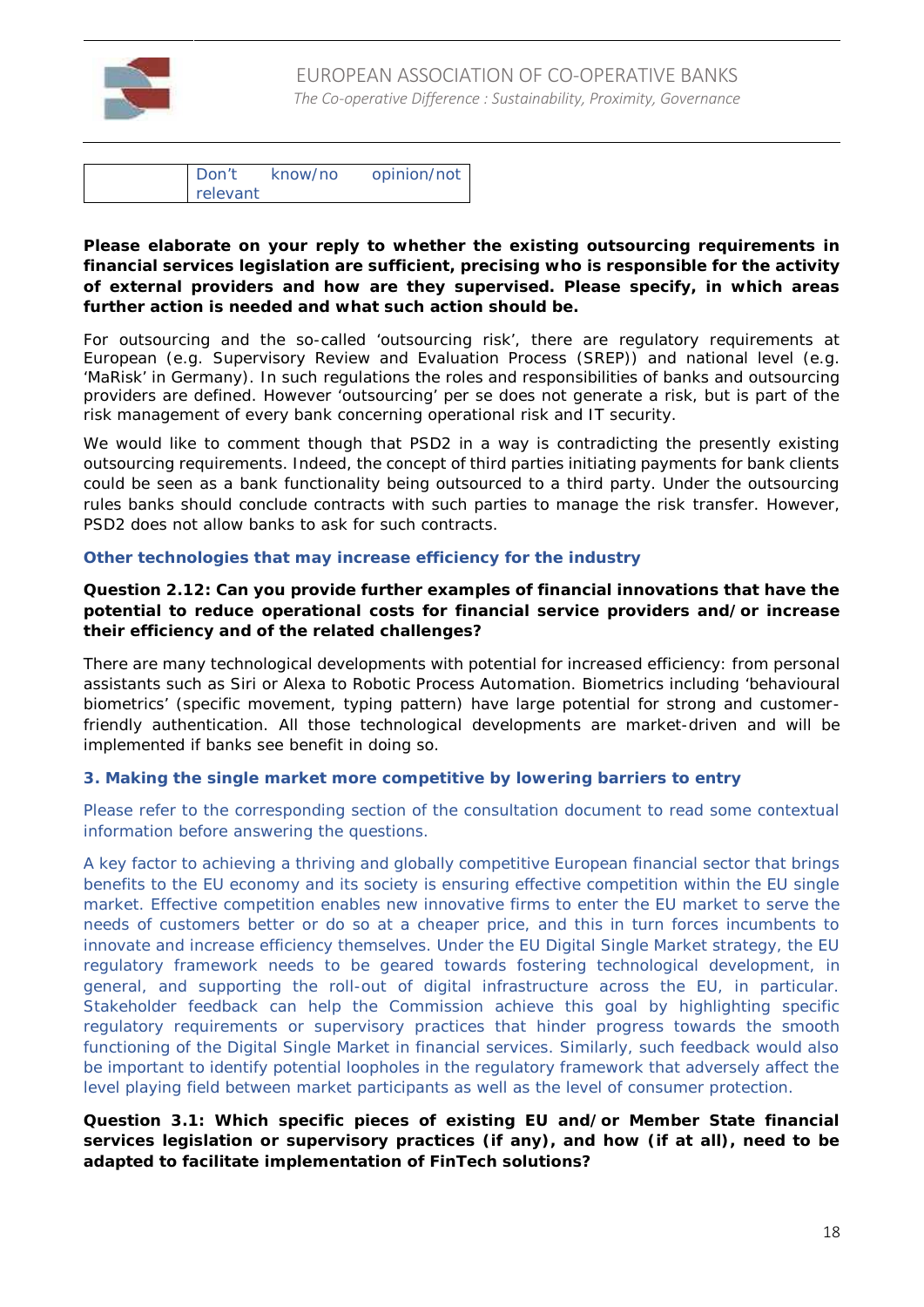

As all regulation should be technology neutral, no regulation of technological innovations is needed, as long as different regulations are consistent.

But certain inconsistencies do exist. Let's look at various current developments in the field of data:

 Concerning personal data: the current EU GDPR and parts of PSD2 restrict the processing of personal data to contractual relations, mandates given by the customer, and/or explicit consent of the customer to the use of data by a data controller.

In parallel Access to Accounts (XS2A) according to PDS2 and Portability of Data according to the GDPR Art. 20 (see also the Article 29 Working Party guidelines on the right to data portability) open up contractual relations concerning data processing between a customer and her/his bank to third parties without a contractual relationship between the third party and the bank (as one side of the original contract).

 Finally, the Commission adopted the 'Building the European Data Economy' on 10 January 2017 with a focus on machine-generated data, but without clarifying how this fits with PSD 2 as all customer data in a bank is processed by 'machines' (from mobile banking by smart phones to data centres).

Synchronisation can be done during consultation and discussion of new initiatives.

In general, it could be easier to issue Regulations and not Directives to have a competitive market. In the interim period, given the present regulatory framework, guidelines such as those provided by the WP29 can be a good approach to provide rules that allow FinTech to act within the same provisions.

Another important aspect is that different sectorial legislation states that service providers must give customers pre-contractual information usually with a certain information sheet. Service provider typically provide such information in paper form. It is difficult to implement such requirements on websites and mobile channels because it is usually forbidden to make any changes to these pre-defined information sheets. Some examples that exist in current legislation are the following:

- European Standardised Information Sheet (ESIS) relating to mortgage and consumer loans;
- Packaged Retail Investment and Insurance Products (PRIIPs): Key Information Document (KID);
- Insurance Distribution Directive (IDD): Insurance Product Information Document (IPID);
- Pre-contractual information relating to payment services; and
- Pre- and post-information of prices relating to prices of basic payment accounts.

Service providers should be able to provide the required information in a way that is suitable to the multiple channels currently available.

Finally, as said under question 2.2, in some Member States cloud computing is not so often used by financial institutions due to the rather negative attitudes of supervisors. For instance, the Finnish FSA has in its current practice limited the use of cloud computing due to security concerns. This prevents financial institutions from benefitting from storing and processing data in multiple locations within EU and benefitting from cost savings.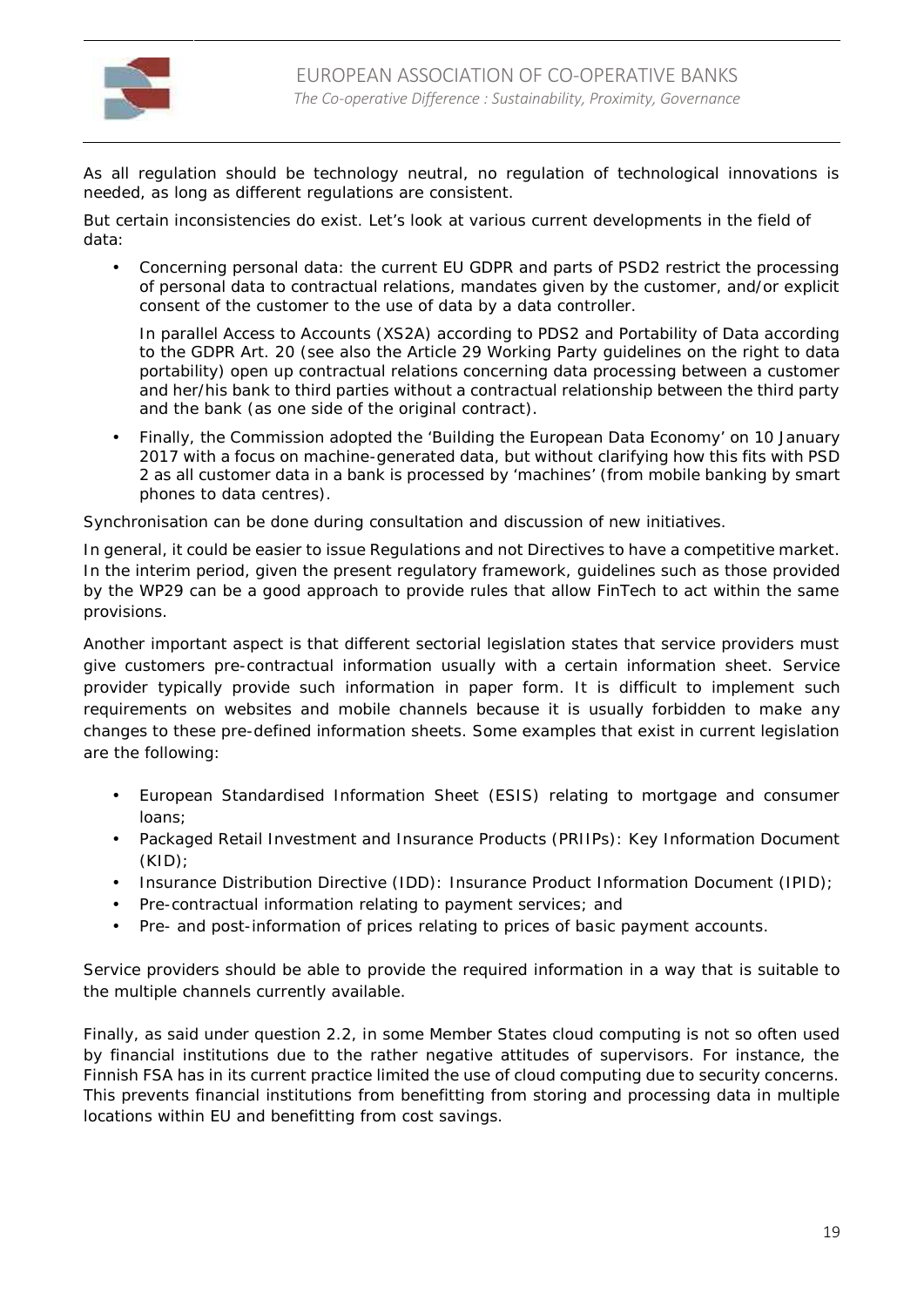

We think there should be a common understanding at EU level as to how to safely use could computing in the financial sector. Cloud providers should be encouraged to develop cloud infrastructure that is accepted by financial supervisors and suitable for financial institutions.

**Question 3.2.1: What is the most efficient path for FinTech innovation and uptake in the EU?**

The most efficient path for any innovation is market-driven development. Therefore, any active regulation should be: (i) principle-based rather than rule-based; (ii) proportionate; (iii) consistent; (iv) balanced; (v) fully technology agnostic; and (vi) required only when justified by measurable data about any kind of misconduct or market misuse.

The Commission should always apply the principle of 'same activities, same rules and same supervision'.

Regulation addressing the access to infrastructure needs to allow new participants to enter the market, whilst at the same time allowing infrastructure providers to have sufficient returns and business model flexibility to upgrade and evolve the infrastructure.

Essential infrastructures for mobile payments need to be accessible to all players in the market and not limited to mobile device manufacturers. The regulator should ensure that all payments service providers are able to access the technology components, e.g. for authentication (e.g. fingerprint scanner) or data transmission (e.g. NFC, Bluetooth Low Energy), that are required for M-Payment solutions.

**Question 3.2.2: Is active involvement of regulators and/or supervisors desirable to foster competition or collaboration, as appropriate, between different market actors and new entrants?**

| <b>ves</b> |                           |
|------------|---------------------------|
| no         |                           |
| relevant   | Don't know/no opinion/not |

**If active involvement of regulators and/or supervisors is desirable to foster competition or collaboration, as appropriate, between different market actors and new entrants, please explain at what level?**

This is a difficult question. Some very limited action is necessary as follows:

- Establishment of a liability/responsibility framework that allows putting responsibilities towards the customer with the institution that performs the service unless otherwise agreed by contract;
- Establishment of a technology neutral level playing field through compliance monitoring;
- Monitoring of further market evolution to ensure that:
	- o No new forms of financial exclusion develop as a result of (intended or unintended) cherry picking by new FinTech solutions/providers;
	- o A sufficiently rich and diverse landscape of financial services providers remains (both in terms of company size as in terms of company type (shareholder versus stakeholder models).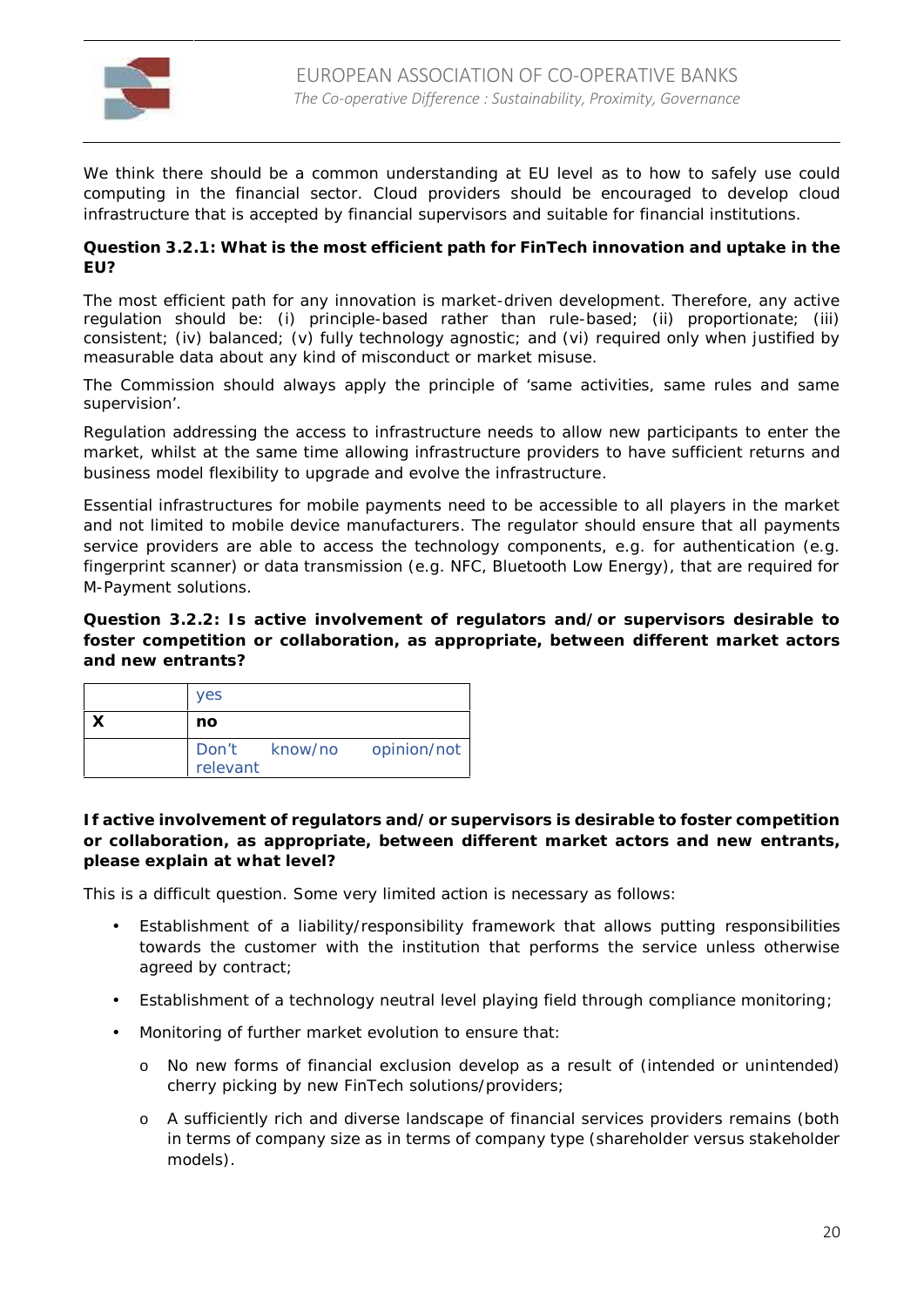

# **FinTech has reduced barriers to entry in financial services markets**

Please refer to the corresponding section of the consultation document to read some contextual information before answering the questions.

**But remaining barriers need to be addressed**

Please refer to the corresponding section of the consultation document to read some contextual information before answering the questions.

**Question 3.3: What are the existing regulatory barriers that prevent FinTech firms from scaling up and providing services across Europe? What licensing requirements, if any, are subject to divergence across Member States and what are the consequences? Please provide the details.**

As stated on page 4 of the EC consultation: *'FinTech' describes technology-enabled innovation in financial services, regardless of the nature or size of the provider of the services.*'

Therefore, question 3.3 is unclear – FinTech can be used regardless of the nature or size of the provider of the services. Care should be taken in evaluating this question and not to mix the concept of FinTech with that of Start-up. Large, existing companies can also be defined as FinTech.

Moreover, the EU Financial Services acquis already provides efficient tools for FinTech firms (as per the definition adopted by the Commission) to scale up. The EU level passport provides access to EU27 markets and guarantees high levels of consumer protection and market integrity concurrently. There is no need to create a separate regulatory regime for start-up companies. The principle 'same service, same risks, same rules' should apply. As we have indicated elsewhere, even smaller start-ups have been able to obtain licences as investment firms and scale-up their crowdfunding business.

Concerning licensing requirements, the existing legislation and regulation define what a 'bank' or a 'payment institute' are. Any kind of 'shadow banking' contradicts the approach of a level playing field.

On page 8 the consultation paper says: '*Non-bank financing, including peer-to-peer/marketplace lending, reward and investment (or equity) crowdfunding, as well as e-commerce finance, invoice and supply chain finance platforms, is offering new channels of access to finance for individuals and small companies facing difficulties to tap the traditional banking channels, especially due to the lack of appropriate collateral or provide historical credit information (e.g. low income borrowers or start-ups).'*

As co-operative banks have been traditional banking channels to members, clients and SMEs, any 'non-bank licensing' for lending or other financial services distort the level playing field, including the risk of a new kind of 'sub-prime crisis', and would weaken those banks which are sustainable pillars of the economy.

**Question 3.4: Should the EU introduce new licensing categories for FinTech activities with harmonised and proportionate regulatory and supervisory requirements, including passporting of such activities across the EU Single Market?**

| <b>yes</b> |                           |
|------------|---------------------------|
| no         |                           |
| relevant   | Don't know/no opinion/not |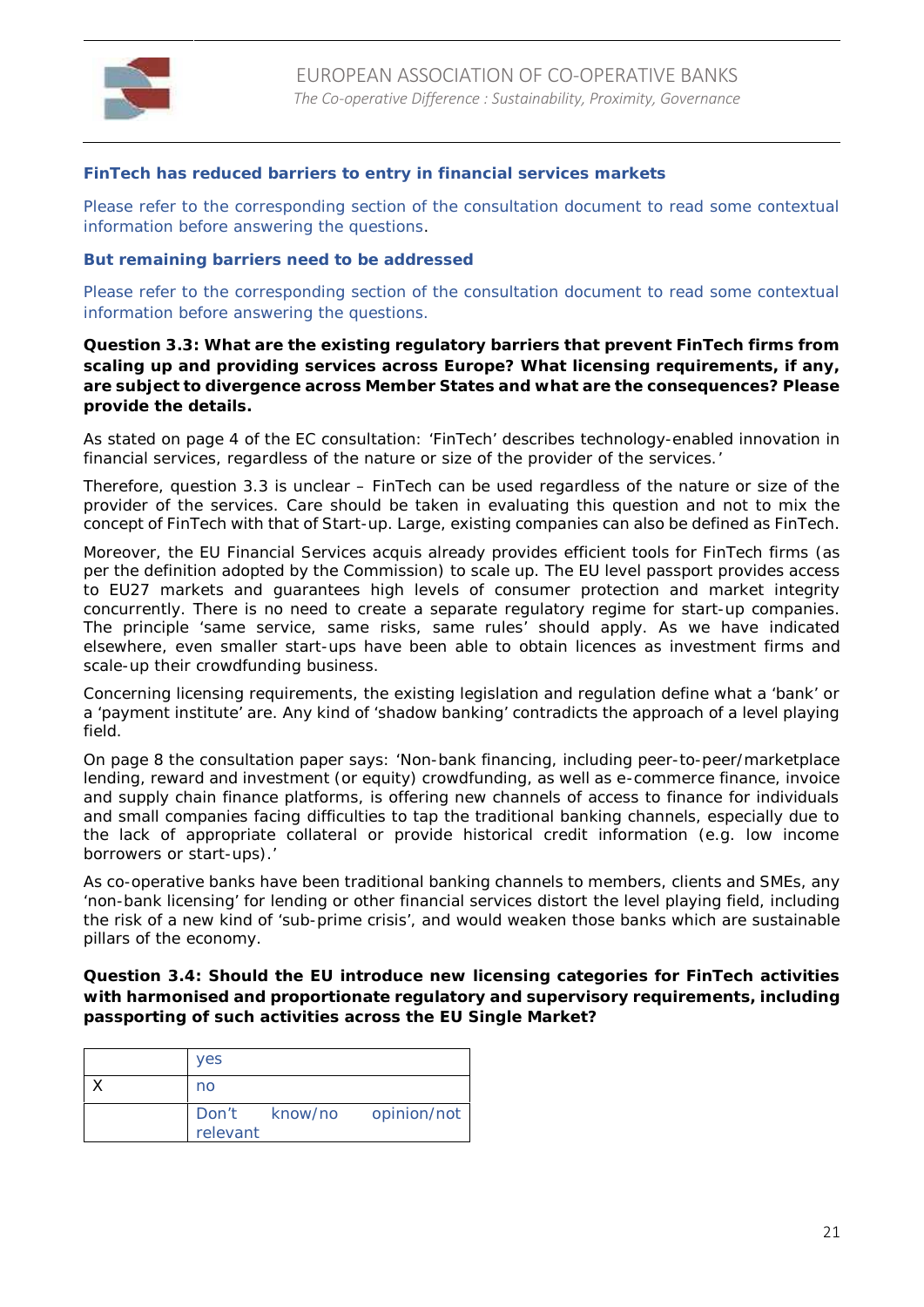

**If the EU should introduce new licensing categories for FinTech activities with harmonised and proportionate regulatory and supervisory requirements, including passporting of such activities across the EU Single Market, please specify in which specific areas you think this should happen and what role the ESAs should play in this. For instance, should the ESAs play a role in pan-EU registration and supervision of FinTech firms?**

We believe that there is no need to introduce new licensing categories as licensing categories should be technology neutral. New licensing categories can only be provided for new services. We currently see no such services. And once again, the principle 'same service, same risks, same rules' should apply.

**Question 3.5: Do you consider that further action is required from the Commission to make the regulatory framework more proportionate so that it can support innovation in financial services within the Single Market?**

| yes      |                           |
|----------|---------------------------|
| no       |                           |
| relevant | Don't know/no opinion/not |

**If you do consider that further action is required from the Commission to make the regulatory framework more proportionate so that it can support innovation in financial services within the Single Market, please explain in which areas and how should the Commission intervene.**

Small and local co-operative banks especially suffer from regulatory burdens, e.g. reporting requirements, which are designed for large and/or international banks but do not fit to the nature of co-operative banks playing a major role in the financial and economic system. Co-operative banks contribute widely to stability thanks to their anti-cyclical behaviour; they are the driver of local and social growth with 4,050 locally operating banks and 58,000 outlets; they serve 210 million customers, mainly consumers, SMEs and communities. In supporting more proportionality, therefore, the Commission should look at the entire financial services value chain and not focus on non-bank FinTechs specifically.

The Commission should always apply the principle of 'same activities, same rules and same supervision'.

**Question 3.6: Are there issues specific to the needs of financial services to be taken into account when implementing free flow of data in the Digital Single Market?**

| <b>ves</b> |                           |
|------------|---------------------------|
| no         |                           |
| relevant   | Don't know/no opinion/not |

**Please elaborate on your reply to whether there are issues specific to the needs of financial services to be taken into account when implementing free flow of data in the Digital Single Market, and explain to what extent regulations on data localisation or restrictions on data movement constitute an obstacle to cross-border financial transactions.**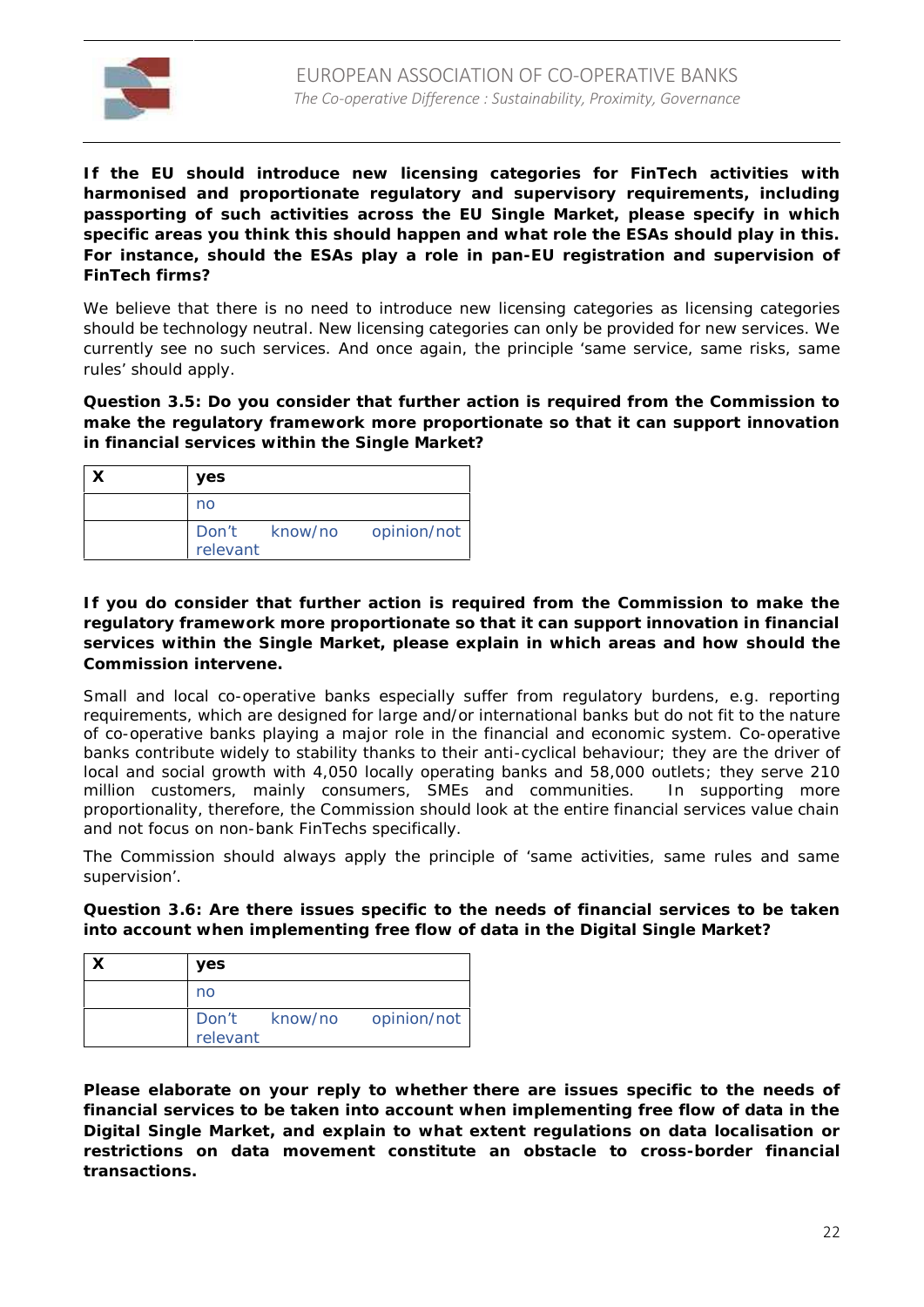

In our view, 'free flow of data in the Digital Single Market' means applying the principles of a free market economy and freedom of contract to the issue of data provided and/or processed in a contractual relationship between a client and a financial institution. Banks have always been a custodian of their clients' data and processed such data in a contractual context. This can include checks for AML/CTF in payments or credit scoring in loans and mortgages as legitimate parts of processing in the context of a contractual relationship.

For international (cross-border) transactions – such as payments, trade finance, securities settlement, etc. – it is, of course, *condition sine qua non* that transaction messages can flow freely, but this flow is defined in the contract between a customer and her/his bank.

Nevertheless, with the PSD2 the freedom of contract, including the right of an entity not to enter into a relationship with a third party, has been restricted. Therefore, an asymmetric situation will be enforced by regulation (i.e. PSD2), as customers have to give their consent to a third party, but banks must not.

In our opinion, it will be a key success factor for the Digital Single Market to be based on the fundamental principles of market economy and basic features of contract law. Any restriction of these general principles which single out a particular context to enforce a single rule concerning access to data will undermine the basis of the Single Market.

Moreover, due to legacy IT systems in conventional banks, new players like start-ups are often in a better position to implement a 'free flow of data'. There must be a level playing field in the use of customer data by start-ups, banks and other market participants. As an illustration, it should be noted that the PSD2 will not allow reciprocity of access to information between credit institutions and the new categories of service providers.

It is also worth mentioning that in some countries (e.g. Austria, Finland, France, Germany) there are some restrictions relating to use of payment data for credit institutions. For instance, restrictions in the Finnish Credit Institutions Act limit the use of payment data for marketing purposes and the sharing of data within a group.

Finally, in some cases strict EU data protection provisions (e.g. the right to object to decisions based on profiling) could act as a competitive disadvantage for European innovation vis-à-vis firms operating and serving customers in other regions of the world. European competitiveness should not be forgotten.

**Question 3.7: Are the three principles of technological neutrality, proportionality and integrity appropriate to guide the regulatory approach to the FinTech activities?**

| <b>ves</b> |                           |
|------------|---------------------------|
| no         |                           |
| relevant   | Don't know/no opinion/not |

**Please elaborate on your reply to whether the three principles of technological neutrality, proportionality and integrity are or not appropriate to guide the regulatory approach to the FinTech activities.**

Yes. With regard to proportionality, however, the principle of 'same business, same risks, same rules' must not be compromised. To complement the three principles, subsidiarity in regulation in general and customer protections should be added as fourth and fifth guiding principles.

**Role of supervisors: enabling innovation**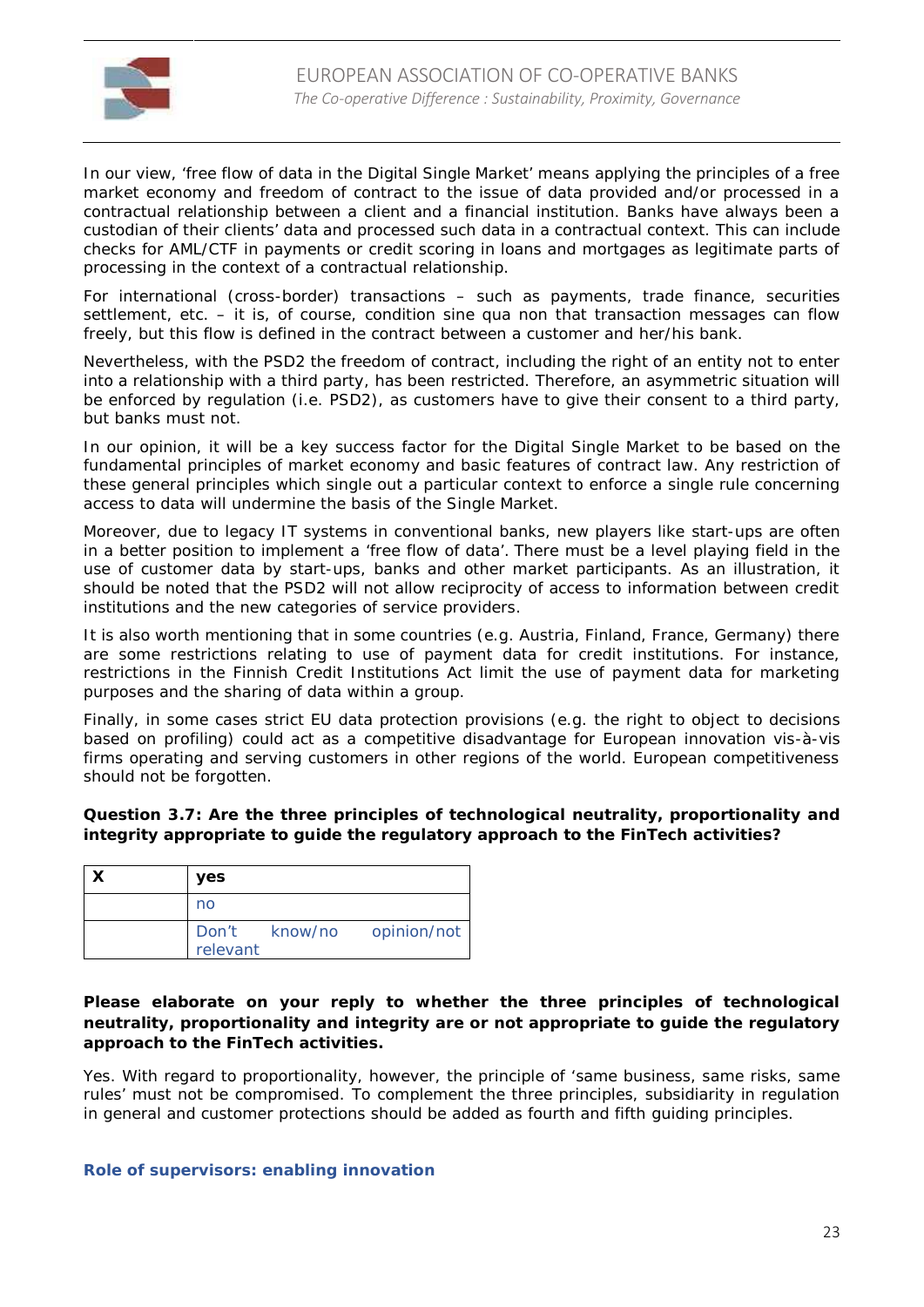

Please refer to the corresponding section of the consultation document to read some contextual information before answering the questions.

**Question 3.8.1: How can the Commission or the European Supervisory Authorities best coordinate, complement or combine the various practices and initiatives taken by national authorities in support of FinTech (e.g. innovation hubs, accelerators or sandboxes) and make the EU as a whole a hub for FinTech innovation?**

As any regulation should be technological neutral, the Commission and European Supervisory Authorities should coordinate a common understanding that 'technology' should not be regulated but left to the market to develop market-driven innovations. The more the Digital Single Market will be based on the fundamental principles of market economy and basis features of contract law, the more market-driven innovations have the potential to develop.

**Question 3.8.2: Would there be merits in pooling expertise in the ESAs?**

| <b>ves</b> |                           |
|------------|---------------------------|
| no         |                           |
| relevant   | Don't know/no opinion/not |

**Please elaborate on your reply to whether there would be merits in pooling expertise in the European Supervisory Authorities.**

The ESAs should understand technological developments. Financial services are based on technology to a high degree, and data protection, IT security and cyber resilience are key for the stability of the financial system in Europe and globally.

**Question 3.9: Should the Commission set up or support an "Innovation Academy" gathering industry experts, competent authorities (including data protection and cybersecurity authorities) and consumer organisations to share practices and discuss regulatory and supervisory concerns?**

| yes      |                           |
|----------|---------------------------|
| no       |                           |
| relevant | Don't know/no opinion/not |

**If you think the Commission should set up or support an "Innovation Academy" gathering industry experts, competent authorities (including data protection and cybersecurity authorities) and consumer organisations to share practices and discuss regulatory and supervisory concerns, please specify how these programs should be organised.**

It is essential for the Digital Single Market's success for all stakeholders of the financial systems to have a clear and common understanding of what technologies can do (and not do), what principles of the market economy have to be strengthened and when – as a last resort – regulation might be needed. A 'European Innovation Platform' as a common hub for discussion and support of a strong European economy can be helpful, but should not interfere with existing European initiatives. Moreover, such academy should remain limited to the sharing of knowledge and best practices. It should not endeavor in defining recommendations for action unless its composition is sufficiently representative of the wide European stakeholders in this debate.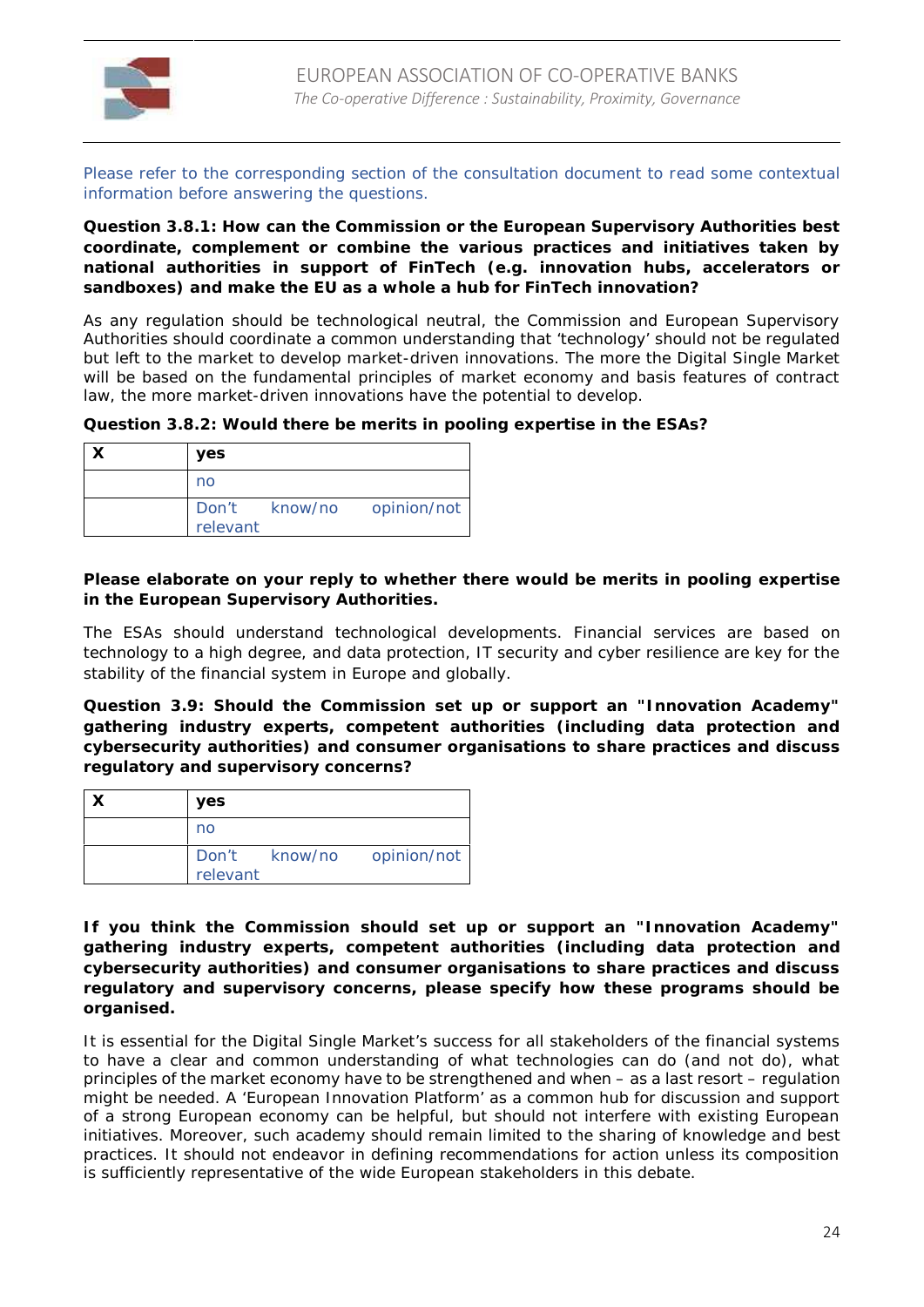

**Question 3.10.1: Are guidelines or regulation needed at the European level to harmonise regulatory sandbox approaches in the MS?**

| <b>ves</b> |                           |
|------------|---------------------------|
| no         |                           |
|            | Don't know/no opinion/not |
| relevant   |                           |

**Please elaborate on your reply to whether guidelines or regulation are needed at the European level to harmonise regulatory sandbox approaches in the MS?**

Although not against sandboxes, we are not convinced that sandboxes can provide better results compared to market-driven innovation. If any guidelines or regulation are to be contemplated, such guidelines/regulation should take care to focus sandboxes or other FinTech facilitators both on new (start-up) and incumbent (e.g. banks) FinTech providers and ensure a level playing field with those outside the sandbox by ensuring transparency on the experiments going on and any regulatory 'lenience' considered.

More in general, we would like to also stress that:

- No new regulation is required at the moment, both because current legislation already addresses some aspects and because it's too early to define some other aspects that are still under development;
- If, however, regulation were to be undertaken, it should adhere strictly to previously indicated principles, especially 'same service, same risks, same rules';
- Any regulation should ensure a level playing field that does not, on the one hand, hinder start-ups or, on the other, penalize financial institutions, especially smaller ones;
- Any positive measures aimed to foster FinTech (intended as technology-enabled innovation, as per the definition adopted by the Commission) at any level (funding, tax reduction, training, ideas sharing, etc.) are welcome as well as guidelines that could help to clarify or give examples of what can be done and how (as opposed to what cannot be done).

As all players in the European financial system are competing in the global economy with major international banks and internet juggernauts – such as Google, Amazon, Alibala, Tencent, etc. – any limitation to the competitiveness of European banks, including co-operative banks, should be avoided.

**Question 3.10.2: Would you see merits in developing a European regulatory sandbox targeted specifically at FinTechs wanting to operate cross-border?**

| <b>ves</b> |                           |
|------------|---------------------------|
| no         |                           |
| relevant   | Don't know/no opinion/not |

**If you would see merits in developing a European regulatory sandbox targeted specifically at FinTechs wanting to operate cross-border, who should run the sandbox and what should be its main objective?**

Although not against sandboxes, we are not convinced that sandboxes can provide better results compared to market-driven innovation. If any guidelines or regulation are to be contemplated,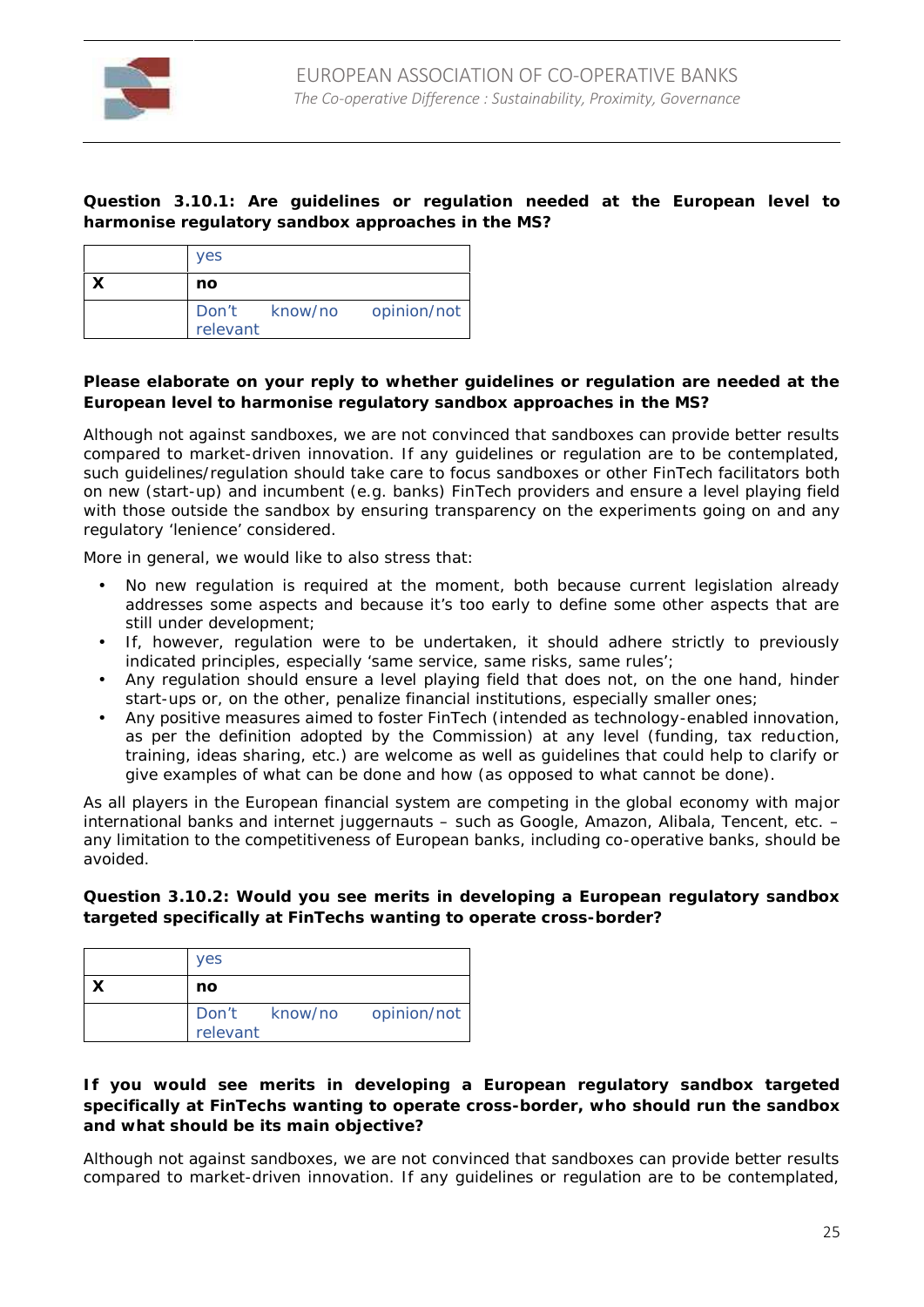

such guidelines/regulation should take care to focus sandboxes or other FinTech facilitators both on new (start-up) and incumbent (e.g. banks) FinTech providers and ensure a level playing field with those outside the sandbox by ensuring transparency on the experiments going on and any regulatory 'lenience' considered.

More in general, we would like to also stress that:

- No new regulation is required at the moment, both because current legislation already addresses some aspects and because it's too early to define some other aspects that are still under development;
- If, however, regulation were to be undertaken, it should adhere strictly to previously indicated principles;
- Any regulation should ensure a level playing field that does not, on the one hand, hinder start-ups or, on the other, penalize financial institutions, especially smaller ones;
- Any positive measures aimed to foster FinTech (intended as technology-enabled innovation, as per the definition adopted by the Commission) at any level (funding, tax reduction, training, ideas sharing, etc.) are welcome as well as guidelines that could help to clarify or give examples of what can be done and how (as opposed to what cannot be done).

As all players in the European financial system are competing in the global economy with major international banks and internet juggernauts – such as Google, Amazon, Alibala, Tencent, etc. – any limitation for the competitiveness of European banks, including co-operative banks, should be avoided.

**Question 3.11: What other measures could the Commission consider to support innovative firms or their supervisors that are not mentioned above?**

For any kind of market-driven innovations, a level playing field is a key success factor. If needed, any regulatory measured should be: (i) principle-based rather than rule-based; (ii) proportionate; (iii) consistent; (iv) balanced; (v) fully technology agnostic; and (vi) required only when justified by measurable data about any kind of misconduct or market misuse. Nonetheless, the principle 'same service, same risk, same rules' should apply.

#### **Role of industry: standards and interoperability**

Please refer to the corresponding section of the consultation document to read some contextual information before answering the questions.

**Question 3.12.1: Is the development of technical standards and interoperability for FinTech in the EU sufficiently addressed as part of the European System of Financial Supervision**?

| yes      |                           |
|----------|---------------------------|
| no       |                           |
| relevant | Don't know/no opinion/not |

**Please elaborate on your reply to whether the development of technical standards and interoperability for FinTech in the EU is sufficiently addressed as part of the European System of Financial Supervision.**

The consultation paper raises a number of interesting points regarding standards and interoperability. With regard to the question whether they are sufficiently addressed, we would like to point out the following: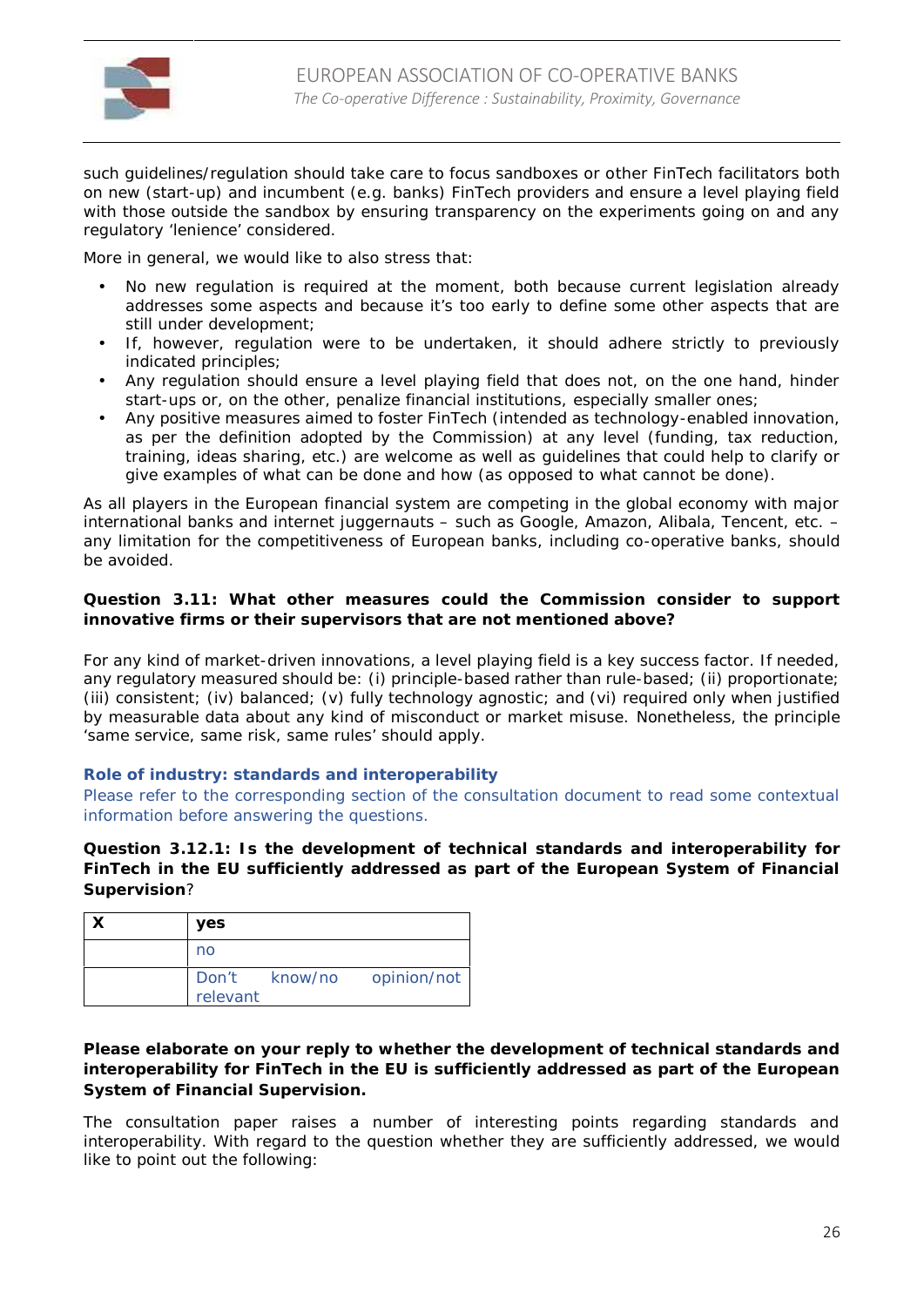

- When it comes to technology, Europe and the financial industry in Europe can not be seen as isolated from the rest of the world;
- At international level, several well governed standardisation bodies such as ISO 20022 – exist. With the implementation of SEPA on the basis of XML and ISO 20022, a great success was achieved for the current and future interoperability in the European payment system. At European level, also different standardisation initiatives exist;
- Whilst participation to standard setting initiatives should be unrestricted and procedures for the adoption of standards transparent, it should also be recognised that too many parties around a standardisation table will slow down the standardisation process keeping interested firms from moving forward;
- Fragmentation can indeed impair market efficiency but an initially fragmented standards development by a few parties that is followed by work on interoperability by those same parties may deliver faster integration then an all inclusive standardisation work; and
- Technical standards should not be regulated but should be market-led.

**Question 3.12.2: Is the current level of data standardisation and interoperability an obstacle to taking full advantage of outsourcing opportunities?**

| <b>yes</b> |                           |
|------------|---------------------------|
| no         |                           |
| relevant   | Don't know/no opinion/not |

**Please elaborate on your reply to whether the current level of data standardisation and interoperability is an obstacle to taking full advantage of outsourcing opportunities.**

We do not see the link between standardisation and outsourcing as it is portrayed in this question.

**Question 3.13: In which areas could EU or global level standards facilitate the efficiency and interoperability of FinTech solutions? What would be the most effective and competition-friendly approach to develop these standards?**

As observed for question 3.12.1, ISO 20022 is a good example for international standardisation driven by industry developments. Taking this into account, a free market-driven development is the best way to achieve interoperability – especially in an interconnected network market such as financial services.

**Question 3.14: Should the EU institutions promote an open source model where libraries of open source solutions are available to developers and innovators to develop new products and services under specific open sources licenses?**

| <b>ves</b> |                           |
|------------|---------------------------|
| no         |                           |
| relevant   | Don't know/no opinion/not |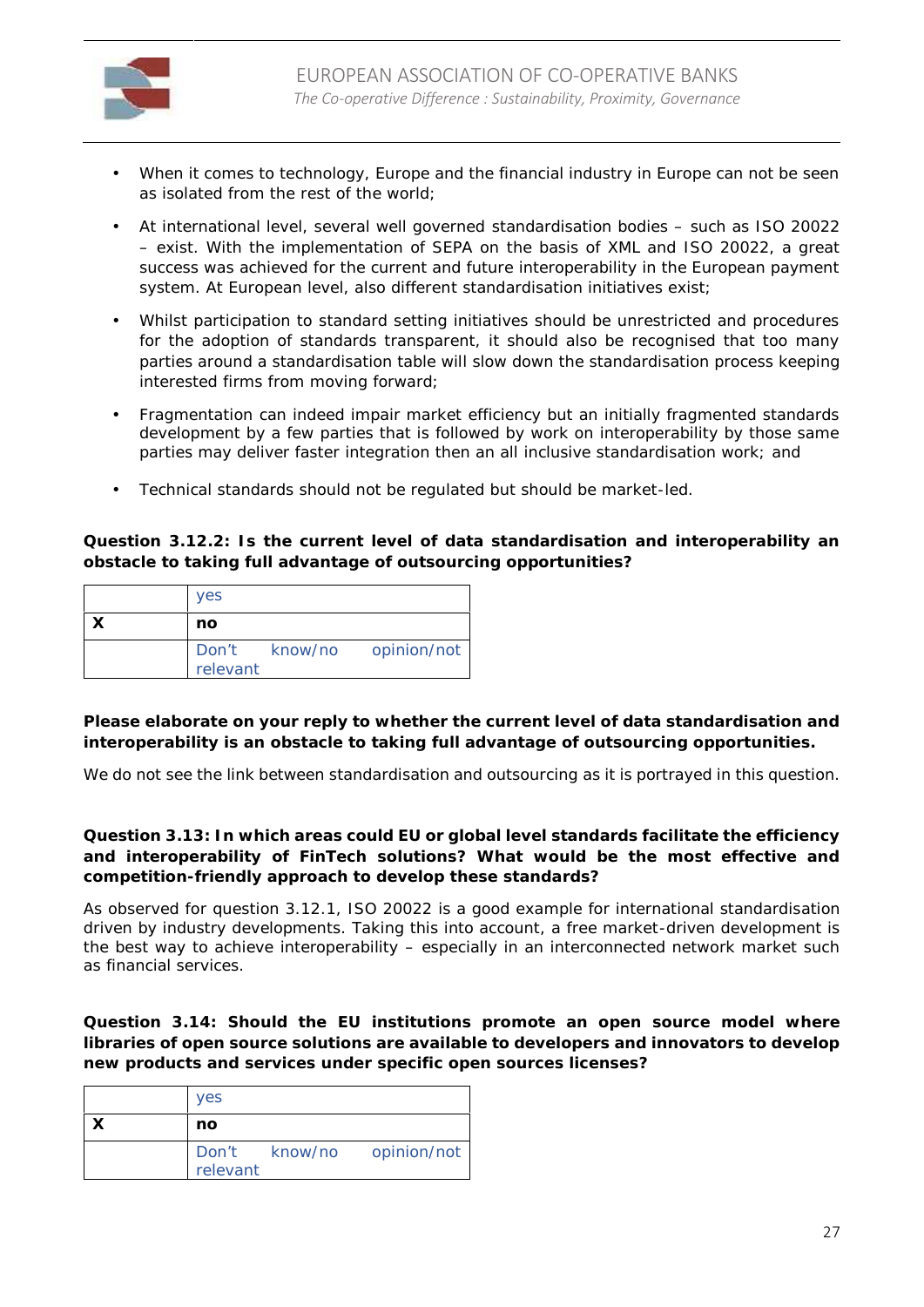

**Please elaborate on your reply to whether the EU institutions should promote an open source model where libraries of open source solutions are available to developers and innovators to develop new products and services under specific open sources licenses, and explain what other specific measures should be taken at EU level.**

International standardisation processes are working very well. For blockchain technologies, the ISO/TC 307 international technical committee for the development of blockchain standards was recently set up. The committee also involves 16 ISO member bodies, including Germany, the United Kingdom, France, Estonia, Canada, Australia, the United States, Japan and South Korea.

No measures at EU level are needed to promote the use of technology, including open source.

The development of open source model libraries should be market-driven and based on freedom of contract.

#### **Challenges**

**Please refer to the corresponding section of the consultation document to read some contextual information before answering the questions.**

**Question 3.15: How big is the impact of FinTech on the safety and soundness of incumbent firms? What are the efficiencies that FinTech solutions could bring to incumbents? Please explain.**

In the introduction to question 3.15 two statements are made, which are unclear:

1. '[...] *and the arrival of FinTech firms* […]' (page 18 of the EC consultation document).

 As elaborated before, page 4 of the Consultation document explains that '*'FinTech' describes technology-enabled innovation in financial services, regardless of the nature or size of the provider of the services'*. Therefore, 'FinTech firms' is a *contradictio in adiecto*.

2. '*It is important that supervisors closely monitor the adaptation process of incumbents to new technologies*' (page 19 of the EC consultation document').

 As page 4 also says '*The Commission's stance on FinTech relies on three core principles: technological neutrality, proportionality, and market integrity'*, it is fully unclear why supervisors should monitor the adaption of any kind of technologies, and why they should monitor incumbents only.

Financial technology can bring different kinds of efficiencies to institutions (both incumbents and new companies). Indeed, it is the reason why banks have not stopped introducing new kinds of technology into its daily service offer over the last 30 years (technology enable electronic payments!). In todays world, new financial technology brings efficiencies in for example the communication with customers (more user friendly channels, formats, colour schemes, control modules etc.), back office functions (e.g. DLT), ways to store and analyse customer data and speed of execution of transactions. Some of these technologies, but perhaps more so the companies that are (allowed or not) using them to compete with incumbents, do however also create risk and thus have an impact of the safety and soundness of incumbent firms. This is the case where such technology leads to additional operational risk such as when:

- Incumbent firms are positioned as infrastructures for other providers to benefit from without financial compensation for the use of these infrastructures;
- The financial technology leads to multi party financial ecosystem without a clear contractual framework that determines, between the different parties, who takes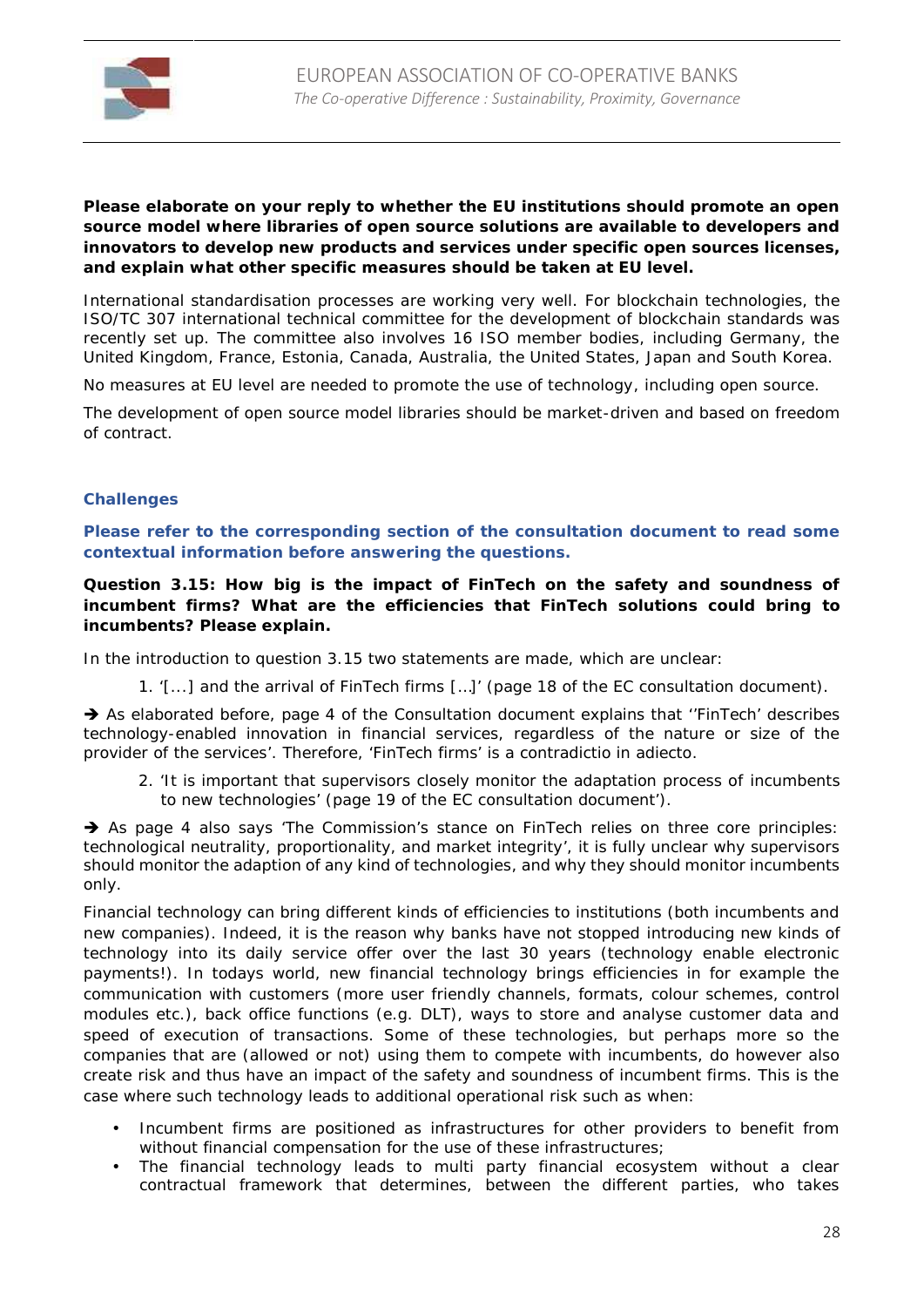

responsibility towards the customer and how to further deal with compensation between the parties;

The introduction of such technology creates increased chances of cybercrime.

**4. Balancing greater data sharing and transparency with data security and protection needs**

Please refer to the corresponding section of the consultation document to read some contextual information before answering the questions.

**Question 4.1: How important is the free flow of data for the development of a Digital Single Market in financial services? Should service users (i.e. consumers and businesses generating the data) be entitled to fair compensation when their data is processed by service providers for commercial purposes that go beyond their direct relationship?**

In our view, 'free flow of data in the Digital Single Market' means applying the principles of a free market economy and freedom of contract to the issue of data provided and/or processed in a contractual relationship between a client and a financial institution. Banks have always been a custodian of their clients' data and processed such data in a contractual context. This can include checks for AML/CTF in payments or credit scoring in loans and mortgages as legitimate parts of processing in the context of a contractual relationship.

For international (cross-border) transactions – such as payments, trade finance, securities settlement, etc. – it is, of course, *condition sine qua non* that transaction messages can flow freely, but this flow is defined in the contract between a customer and her/his bank.

Nevertheless, with the PSD2 the freedom of contract, including the right of an entity not to enter into a relationship with a third party, has been restricted. Therefore, an asymmetric situation will be enforced by regulation (i.e. PSD2), as customers have to give their consent to a third party, but banks must not.

In our opinion, it will be a key success factor for the Digital Single Market to be based on the fundamental principles of market economy and basic features of contract law. Any restriction of these general principles to enforce a single rule concerning access to data will undermine the basis of the Single Market.

The second part of this question is unclear as the GDPR explicitly requires the data subject's consent for a service provider (data controller) to process the data for specific use.

In our view there is an inconsistency of the proposition of 'fair compensation' with the philosophy of the GDPR. As an illustration it must be underlined that the data subject has the right to withdraw her/his consent at any time. Thus, the data subject could receive the fair compensation and then withdraw her/his consent.

Having said that, we believe that any further commercial purpose should be made clear to the customer.

From the point of view of a free market economy and of freedom of contract, the statement on page 20 '*big companies holding large amounts of data do not give data access to other businesses*' sounds strange, as nobody would expect from a large retailer – including e.g. Amazon – to give access to its internal data (based on the contractual relationship with its clients).

**Storing and sharing financial information through a reliable tool**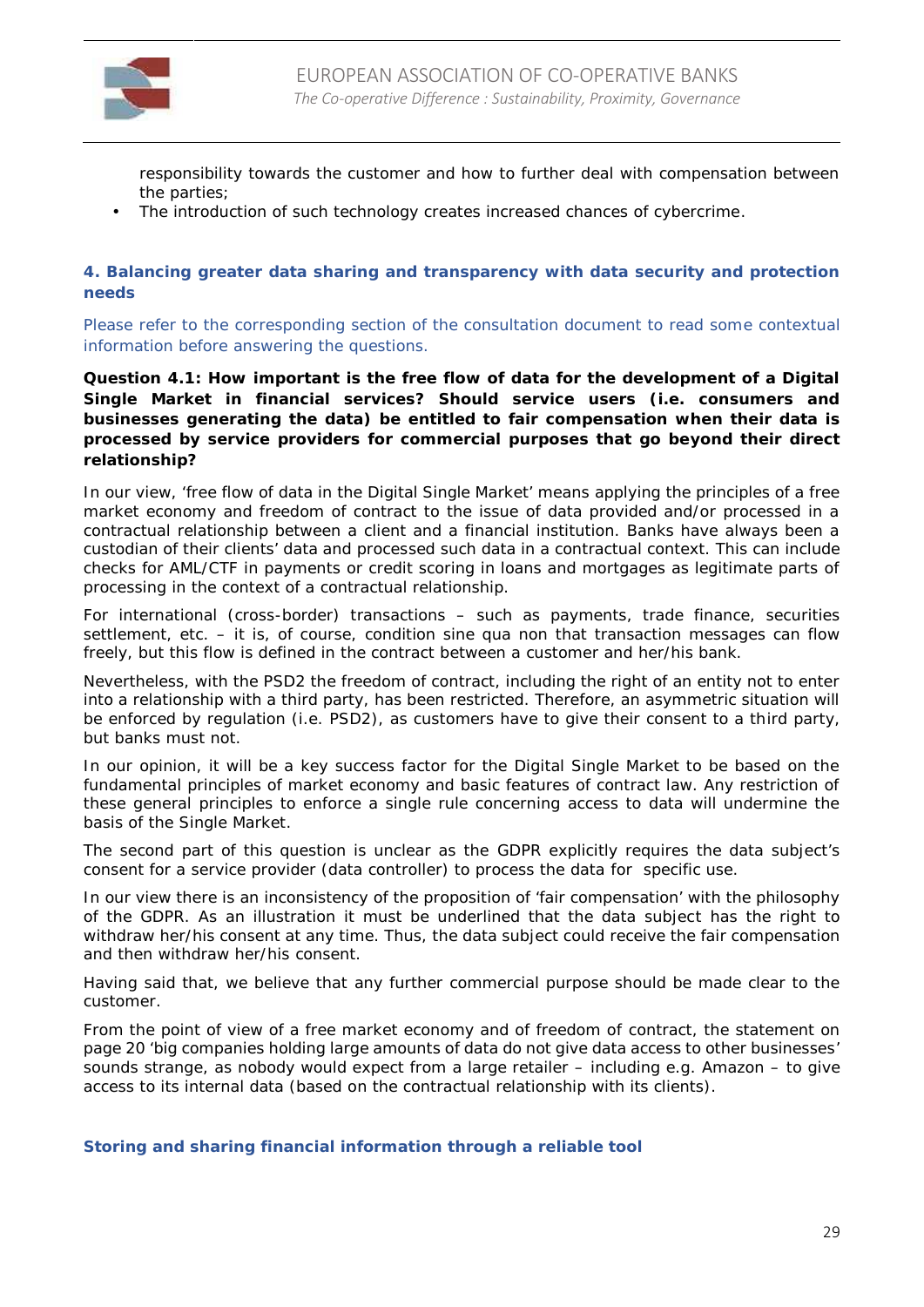

Please refer to the corresponding section of the consultation document to read some contextual information before answering the questions.

**Question 4.2: To what extent could DLT solutions provide a reliable tool for financial information storing and sharing? Are there alternative technological solutions?**

The use of the DLT can improve the auditability and reliability of data.

Data is key in the financial sector (KYC, transaction data, reference data, market data, etc.). The implementation of DLT solutions requires data standardisation that can provide some added value to the sector.

For quite some time, distributed databases (and DLT) have provided the advantage of storing data at multiple locations in a network and avoiding the danger of a 'single point of failure'.

DLT solutions allowing the creation of decentralised networks are particularly interesting for information storing and sharing in co-operative groups, which are decentralised and composed of many entities.

However, this comes with a price as this redundancy requires dedicated protocols for synchronisation (such as consent mechanisms in DLT). Regardless of this technical balance between availability and required resources, the question of governance remains, i.e. which entities run those distributed databases?

In the case of 'Bitcoin' the original peer-to-peer approach collapsed over time and today a limited number of opaque and interlinked 'mining pools' are in control of the majority of resources and data storage. Additionally, 'permissionless blockchain' as used by Bitcoin or Ethereum stores all data in clear readable format, and everybody is able to retrieve and read all stored data.

Current developments such as Ripple's InterLedger Protocoll or R3's Corda framework implement 'permissioned' versions of DLT within closed groups of identified users (such as banks) and can limit access to defined parties. Also, some of these new protocols offer the possibility to encrypt transaction data, allowing for a strict confidentiality of the transactions between parties. These developments can be seen as advanced protocols for synchronisation of (existing) ledgers inside different financial service providers without the need for later reconciliation and without separation of clearing (of messages) and settlement (of funds). These market-driven developments offer some promise to overcome the limitations and inefficiencies of the original DLT, but are still at a very preliminary stage and are not interoperable for the time being.

As DLT is a toolbox with a number of long-existing single technological building blocks, a market driven development and selection of commercially useful technology solutions have to provide more insight about costs and benefits of this technology in the future.

**Question 4.3: Are digital identity frameworks sufficiently developed to be used with DLT or other technological solutions in financial services?**

| <b>yes</b> |                           |
|------------|---------------------------|
| no         |                           |
| relevant   | Don't know/no opinion/not |

**Please elaborate on your reply to whether digital identity frameworks are sufficiently developed to be used with DLT or other technological solutions in financial services.**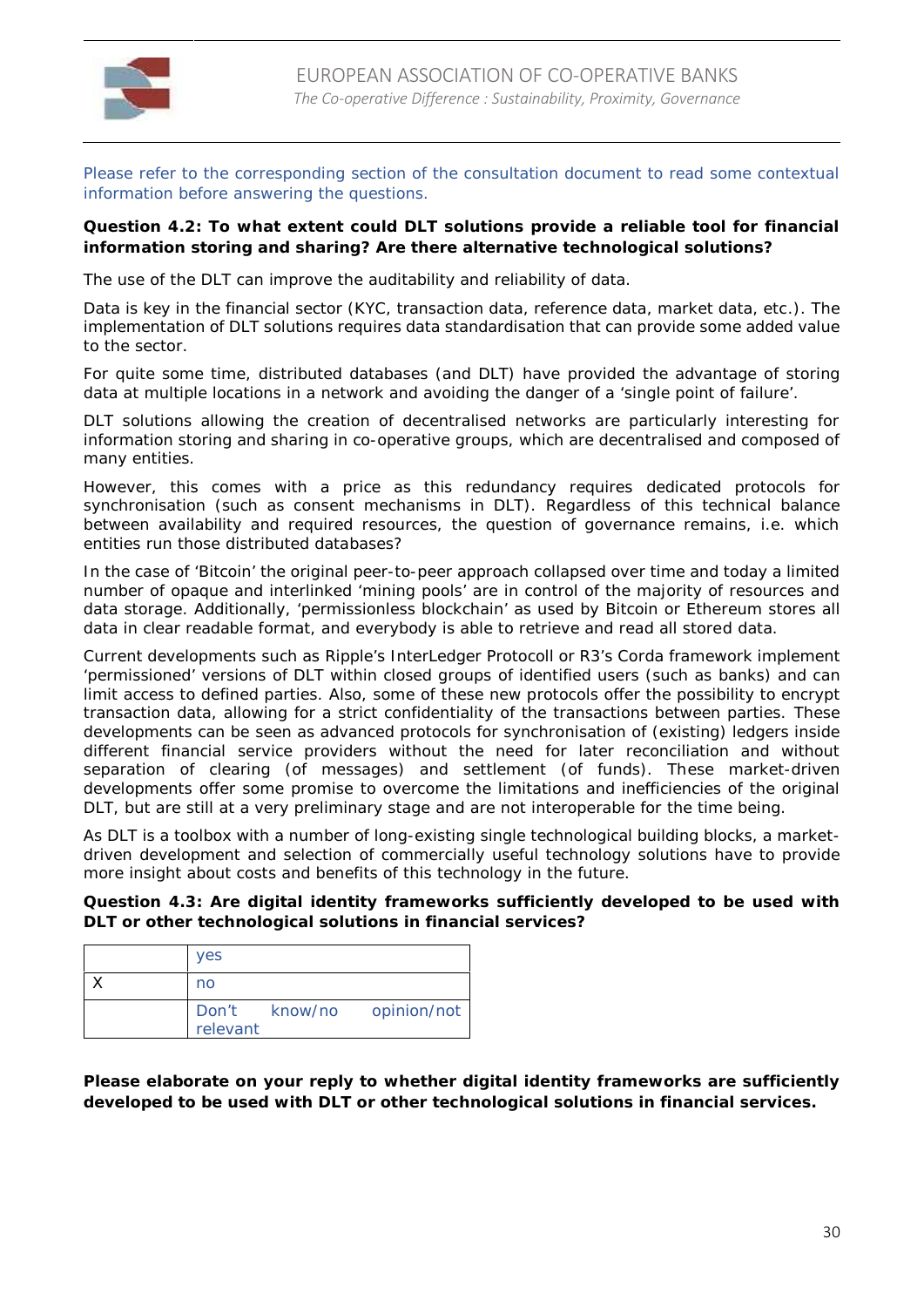

As answered under question 4.2, 'permissionless blockchain' as used by Bitcoin or Ethereum stores all data in clear readable format, and everybody is able to retrieve and read all stored data. The 'identity' of the user or, more correctly, the person with the right to claim the token within an existing transaction is given by a cryptographic public/private key pair (i.e. pseudo anonymity), but not by an existing digital identity framework.

However, with developments such as Ripple's InterLedger Protocoll or R3's Corda framework, the implementation of 'permissioned' versions of DLT within closed groups of identified users (such as banks) can be enhanced by existing digital identity frameworks. This requires more development work in the future.

This being said, there is currently no real e-identity available for customer registration (retail or corporate) and digital identity frameworks are not sufficiently developed.

In parallel, some proposals have been made to use DLT itself for digital identity management (e.g. by the companies 'Blockchain Helix', 'FranceConnect'). Although those proposals seem to have benefit e.g. for KYC, none of them is at a mature stage today.

As a last remark, it should be noted that in all solutions for financial market infrastructures a unique identification of the (direct) counterparties such as a BIC or a LEI is an essential standard for global use. This standardisation is completely outside the scope of DLT although some DLTrelated working groups are studying the subject.

**Question 4.4: What are the challenges for using DLT with regard to personal data protection and how could they be overcome?**

As answered under question 4.2, 'permissionless blockchain' as used by Bitcoin or Ethereum stores all data in clear readable format, and everybody is able to retrieve and read all stored data. Current developments such as Ripple's InterLedger Protocoll or R3's Corda framework implement 'permissioned' versions of DLT within closed groups of identified users (such as banks) and can limit access to defined parties.

Also, some of these new protocols offer the possibility to encrypt transaction data, allowing for a strict confidentiality of the transactions between parties.

It could be interesting to further explore the potential of using DLT to store and share informational on KYC-AML. There are already some FinTechs (e.g. Tradle) offering this service through DLT. But implications with personal data protection still have to be better understood due to the nature of DLT itself, e.g. the fact the data is in a clear and readable format or how to comply with the 'right to be forgotten' required by GDPR.

**The power of big data to lower information barriers for SMEs and other users**

Please refer to the corresponding section of the consultation document to read some contextual information before answering the questions.

**Question 4.5: How can information systems and technology-based solutions improve the risk profiling of SMEs (including start-up and scale-up companies) and other users?**

Before answering question 4.5, three remarks have to be made concerning the introduction to this question:

1. It is unclear what '*Non-bank funding providers*' are (page 21 of the consultation document). Either a lender takes a loan on its balance sheet – in which case this is a banking business and requires a banking licence – or a financial broker acts as an interface between a borrower and a creditor. As it can be seen with the example of 'marketplace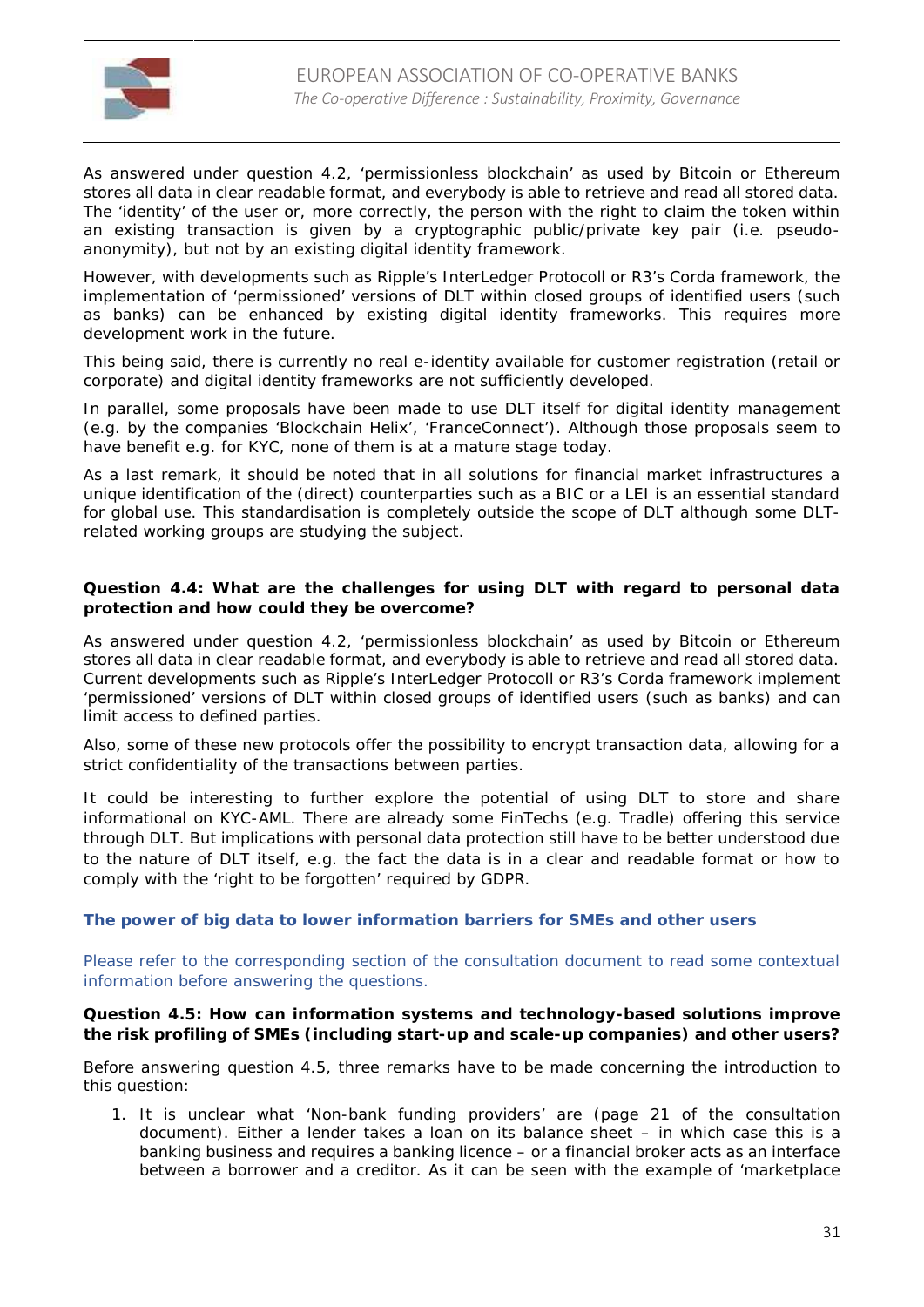

lending', the original idea of 'person-to-person crowdlending' developed very fast into the current marketplace lending with a typical process chain from a borrower to match-making portals to bank and financial investors (bank or often shadow-banking entity).

- 2. Co-operative banks play in particular a major role in the financial and economic system as they contribute widely to stability thanks to their anti-cyclical behaviour. They are the driver of local and social growth with 4,050 locally operating banks and 58,000 outlets; they serve 210 million customers, mainly consumers, SMEs and communities. Typically, they provide loans to SME and in many cases across Europe. Co-operative banks have increased lending in recent years.
- 3. It is unclear what kind of '*information asymmetry is a barrier to SME's access to finance*' (page 21 of the consultation document). Usually an SME applying for a loan provides all required information to a bank and the bank itself uses its credit risk scoring and management systems (as required by the regulation for credit risk management in banking).

As risk profiling is a core competency of banks – and in particular of banks serving SMEs such as co-operative banks – technology for scoring and credit risk management has been used for many years. Especially in the SME segment, there is no evidence that big data approaches, including additional public or private data, can increase the quality of scoring/risk profiling.

**Question 4.6: How can counterparties that hold credit and financial data on SMEs and other users be incentivised to share information with alternative funding providers? What kind of policy action could enable this interaction? What are the risks, if any, for SMEs?**

Banks holding any data on SMEs, including clients' credit and financial data, have to keep such data secure and secret. It can only be used for the purposes of lending and for the contractual relationship between banks and their clients. Any sharing of such confidential data requires an explicit mandate by the client and would be done according to freedom of contract.

With PSD2, SMEs can easily provide raw payment data from their payment accounts to non-bank financial service providers, who can develop their own means of analysing data and assessing creditworthiness. Current legislation already enables this, so there is no need for further policy action.

# **Security**

Please refer to the corresponding section of the consultation document to read some contextual information before answering the questions.

**Question 4.7: What additional (minimum) cybersecurity requirements for financial service providers and market infrastructures should be included as a complement to the existing requirements (if any)? What kind of proportionality should apply to this regime?**

Generally speaking, as cybersecurity is a highly dynamic field, requirements for financial service providers should be principle-based. Any defined single rule would be outdated the moment it is written. Consequently, banks are working very hard to keep track with cybersecurity events. No further regulation is required, and static requirements would have an opposite effect in the dynamic and volatile world of cyber threats.

Cyberattacks are increasingly targeting vulnerabilities in software at the application layer. Software vulnerabilities at this layer are well known (e.g. OWASP Project) but there are no specific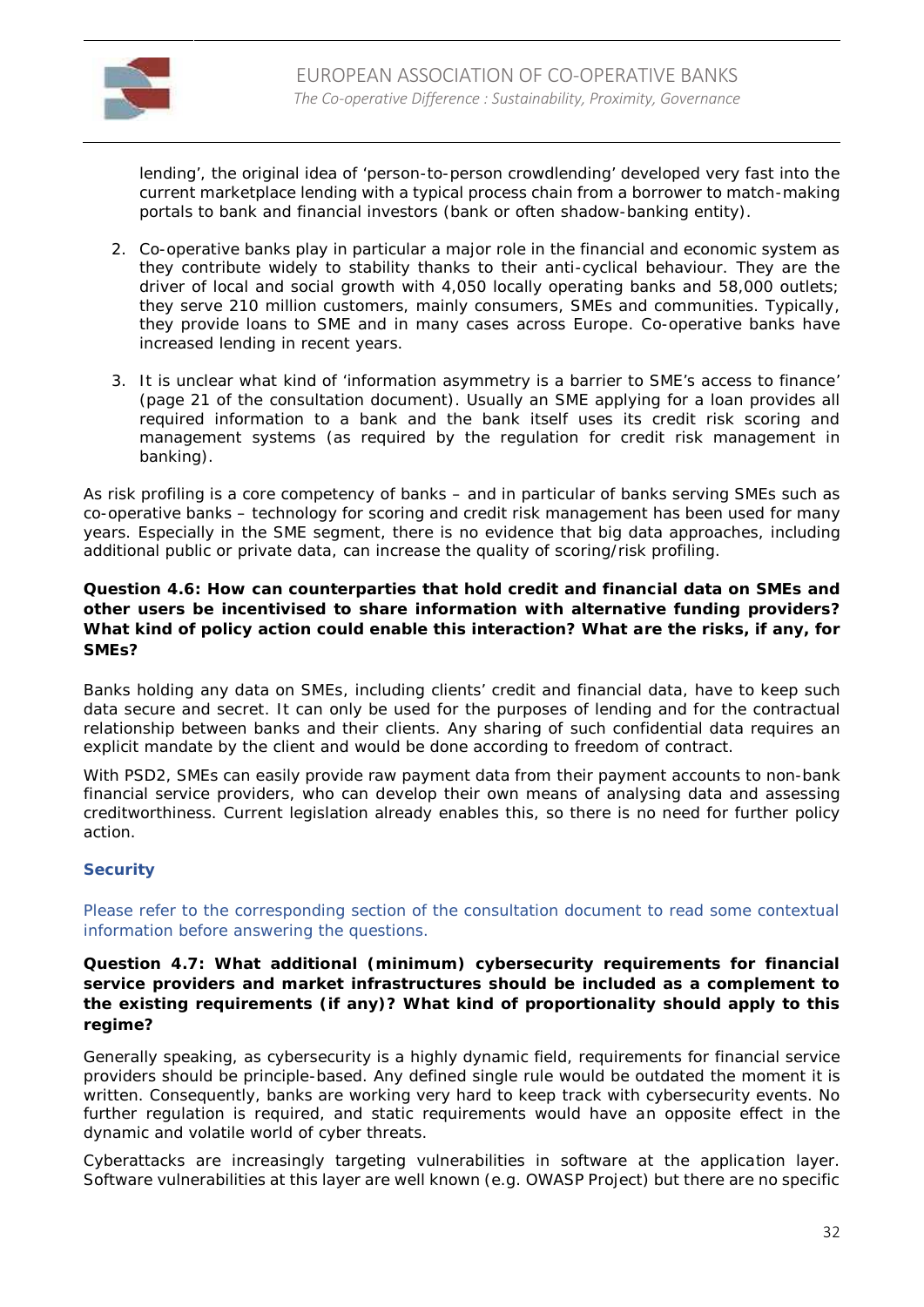

requirements (e.g. security by design) or standards (e.g. A7700 is outdated) for software development and for security mechanisms.

Software or service vendors (especially for financial services) and their subcontractors need to be forced to include security into the whole software life cycle. A way to force them could be to introduce a type of product liability. Certifications and security test results could be used as proof.

There is a lack of standardisation for cross-country Identification and Authentication.

The available security requirements (standards) e.g. ISO 27000 ff, ENISA, BSI group, etc.) cover relevant security topics from an organisational and technical point of view and should be made compulsory.

Standardised software libraries and APIs for critical transactions would be useful to improve security.

**Question 4.8: What regulatory barriers or other possible hurdles of different nature impede or prevent cyber threat information sharing among financial services providers and with public authorities? How can they be addressed?**

Typically, European regulation (e.g. SREP) and national rules (e.g. MaRisk and BAIT in Germany) require reporting of cybersecurity events to public authorities, which in turn can share them with the public. At the international level, the current initiative of SWIFT to enhance IT security and communication between banks is an example of development self-regulatory developments.

Financial service information sharing platforms are already providing specific information to subscribing financial service providers.

There is no legal basis of sharing information among financial services institutions and/or public authorities.

Most paid reports and feeds are customised to the needs of the requestor. Sharing is on the one side not permitted (from a legal point of view), could contain confidential data and on the other side is not necessarily meaningful for the receiver due to different business models.

Cert.at operates an information sharing platform based on MISP (Malware information sharing platform). Organisations and public authorities share information about malware and their indicators. MISP users benefit from collaborative knowledge about existing malware or threats. The aim of this trusted platform is to help improving the counter-measures used against targeted attacks and set up preventive action and detection.

Cert.at in Austria already informs the financial sector in case of nationwide or sector-specific cyber threats.

To improve response to cyber threats at EU level, cross-border information sharing is essential.

**Question 4.9: What cybersecurity penetration and resilience testing in financial services should be implemented? What is the case for coordination at EU level? What specific elements should be addressed (e.g. common minimum requirements, tests, testing scenarios, mutual recognition among regulators across jurisdictions of resilience testing)?**

As cybersecurity is a highly dynamic field, requirements for financial service providers should be principle-based. Any defined single rule would be outdated the moment it is written. Consequently, banks are working very hard to keep track with cybersecurity events. No further regulation is required, and static requirements would have an opposite effect in the dynamic and volatile world of cyber threats.

Every provider of financial services should be obliged to perform risk-based cybersecurity testing, which should include: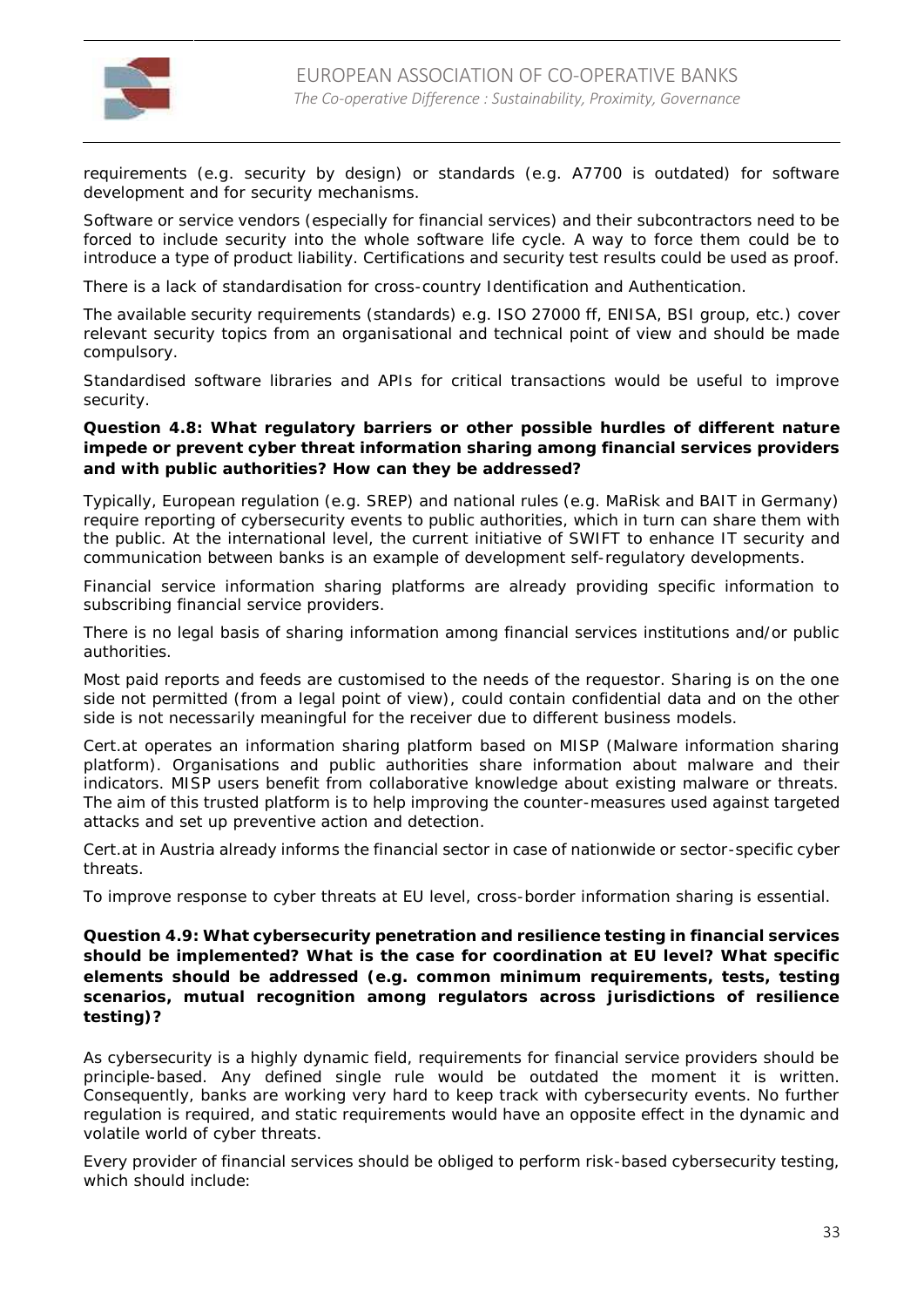

- Risk assessment with threat modelling of the test objects.
- Regular vulnerability scans of the infrastructure (mandatory).
- Penetration testing, especially for internet facing web applications (mandatory) by an accredited independent provider (whitebox for critical applications).
- Source code audits for critical code parts (mandatory).
- SAST and DAST scanning during development and testing (optional but mandatory for critical applications).
- Incident response training (mandatory).
- Crisis training including business units (mandatory).

ENISA Cyber Europe should be extended. The ratings of the nationwide trainings should be standardised to be comparable between different Member States.

Because penetration testing is mostly scenario-based, there is no easy way to build common standards or frameworks. What tests include and how they are implemented depends mostly on what kind of environment and what kind of scenarios are in scope of testing. Currently most of the companies offering penetration testing perform well and follow international best practices and methodologies (like SANS, NIST or OWASP). In addition, these practices and methodologies could form a common EU ground for the elements addressed.

PCI DSS (Payment Card Industry Data Security Standard) has described pen-testing requirements well. It mandates how often and what is the scope, but gives companies freedom to choose testing providers as well as the methodology that best suits each company's environment. Resilience testing and related requirements are equally important as penetration testing. If a service provider is a Critical Infrastructure Provider in current given country, compliance with such regulations are already required by local authorities.

Generally there is no need for new regulation or new requirements, but we should use current standards and requirements and have common agreement on how we value them and what services should fulfill what requirements. Most importantly, whatever rules or requirements are mandated, these should apply equally to all actors – traditional financial institutes and start-ups – to ensure a level playing field.

#### **Other potential applications of FinTech going forward**

Please refer to the corresponding section of the consultation document to read some contextual information before answering the questions.

**Question 4.10.1: What other applications of new technologies to financial services, beyond those above mentioned, can improve access to finance, mitigate information barriers and/or improve quality of information channels and sharing?**

Banks have been 'heavy users' of information technology for decades and have always implemented technology for the benefit of their customers. For a given technology, use depends on a cost-benefit assessment, which each bank has to perform in its own individual context.

**Question 4.10.2: Are there any regulatory requirements impeding other applications of new technologies to financial services to improve access to finance, mitigate information barriers and/or improve quality of information channels and sharing?**

| <b>yes</b> |                           |
|------------|---------------------------|
| no         |                           |
| relevant   | Don't know/no opinion/not |